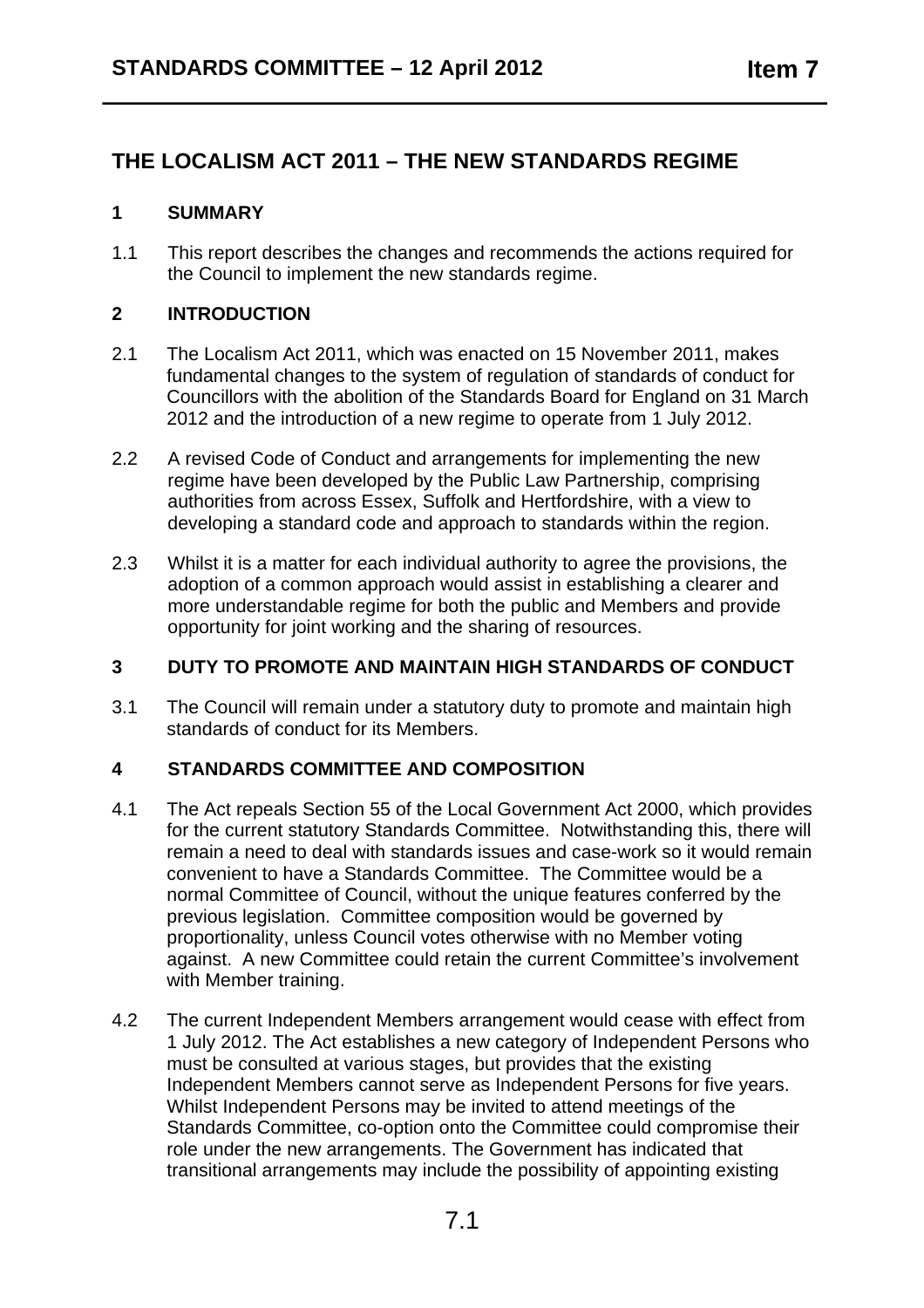Independent Members as Independent Persons but guidance and detailed regulations as to how this might operate are still awaited.

- 4.3 Given the timeframe associated with the new arrangements, it would be appropriate for the District Council to maintain the existing arrangements in relation to Standards Committee Independent Members up to 1 July. The terms of office of two of the current Independent Members (Mr M Drage and Mrs L Walker) are due to expire at the conclusion of the current Municipal Year. Both Members are prepared to continue in office and it is accordingly recommended that they be re-appointed up to 1 July 2012.
- 4.4 The District Council will continue to have responsibility for dealing with standards complaints against elected and appointed Members of Parish Councils. However, the current Parish Council Members of the Standards Committee will cease to hold office. Whilst technically it may be possible to explore some form of Joint Committee/Sub-Committees arrangement with each of the fourteen Town/Parish Council's across the District, a practicable approach would be for the Council to appoint three (the current number) coopted but non voting Parish representatives to the Standards Committee. This would help inform and may give an element of weight to any parish related recommendations emanating from the work of the Committee and associated Panels.

# **5 THE CODE OF CONDUCT**

- 5.1 The current ten General Principles and Model Code of Conduct will be repealed and the requirement for Members to give a formal undertaking to comply with the Code is removed. However, it is considered reasonable to expect compliance from responsible Members of a public authority and the Council will be required to adopt a new Code of Conduct governing Members when acting in that capacity. The Council's new Code of Conduct must, viewed as a whole, be consistent with the following seven principles:-
	- Selflessness
	- **Integrity**
	- Objectivity
	- Accountability
	- Openness
	- Honesty
	- Leadership
- 5.2 The Council has discretion on what it includes within its new Code of Conduct provided that it is consistent with the seven principles. However, regulations to be made under the Act will require the registration and disclosure of 'Disclosable Pecuniary Interests', broadly equating to the current prejudicial interests. The provisions of the Act also require an Authority's code to contain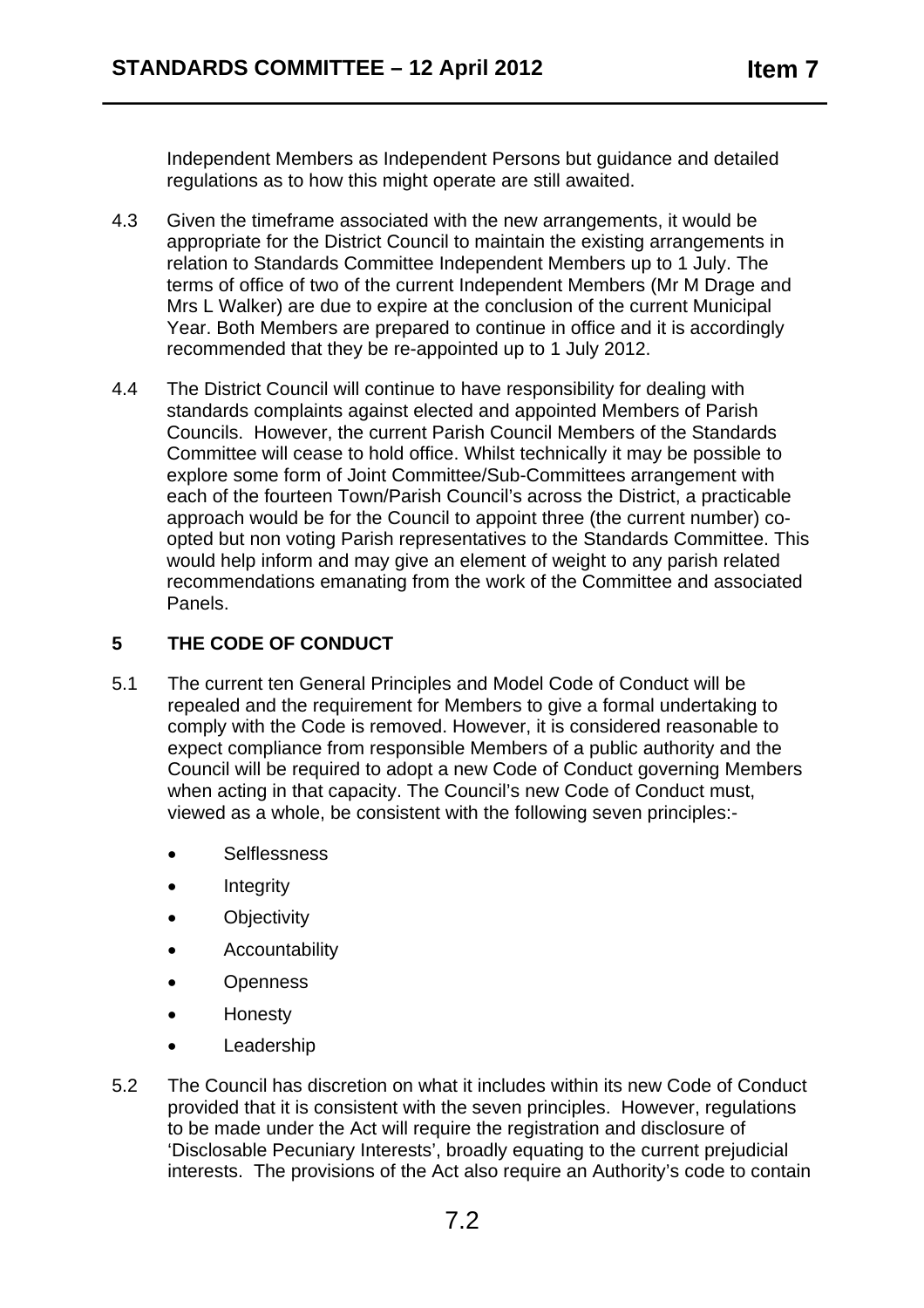appropriate requirements for the registration (and disclosure) of other pecuniary and non-pecuniary interests.

- 5.3 The result is that it is not yet possible to draft Code provisions to reflect the definition of Disclosable Pecuniary Interests that will appear in regulations. However, it is possible to give an indicative view of what the Council might consider it appropriate to include in the Code in respect of the totality of all interests, including Disclosable Pecuniary Interests, other pecuniary interests and non-pecuniary interests. Accordingly, it would be sensible at this stage to prepare a Code which requires registration and disclosure for those interests which would today amount to personal and/or prejudicial interests, but only require withdrawal from the meeting, as required by the Act for Disclosable Pecuniary Interests. A proposed Code is appended to this report. The Act prohibits Members with Disclosable Pecuniary Interests from participating in authority business, and the Council can adopt a Standing Order requiring Members to withdraw from the meeting room.
- 5.4 So the Council's new Code of Conduct will have to deal with the following matters:-
	- General conduct rules, to give effect to the seven principles. This corresponds broadly with Paragraphs 3 to 7 of the current Code of Conduct.
	- Registration and disclosure of interests other than Disclosable Pecuniary Interests, effectively replacing the current personal interests provisions. The Act requires that the Code contains 'appropriate' provisions for this purpose. However, until the regulations defining Disclosable Pecuniary Interests are published, it is difficult to suggest what additional disclosures would be appropriate.

# **6 DEALING WITH MISCONDUCT COMPLAINTS**

### **Arrangements**

- 6.1 The Act requires that the Council adopt 'arrangements' for dealing with complaints of a breach of the Code of Conduct by both District Council Members and Parish Council Members and that such complaints can only be dealt with in accordance with such 'arrangements'. Therefore, the 'arrangements' must set out in some detail the process for dealing with complaints of misconduct and the actions that may be taken against a Member who is found to have failed to comply with the Code of Conduct.
- 6.2 An advantage is that the Act repeals the requirement for separate Assessment, Review and Hearings Sub-Committees, and enables the Council to establish its own process. This could include the delegation of decisions on complaints. As the statutory provisions no longer give the Standards Committee or Monitoring Officer special powers to deal with complaints the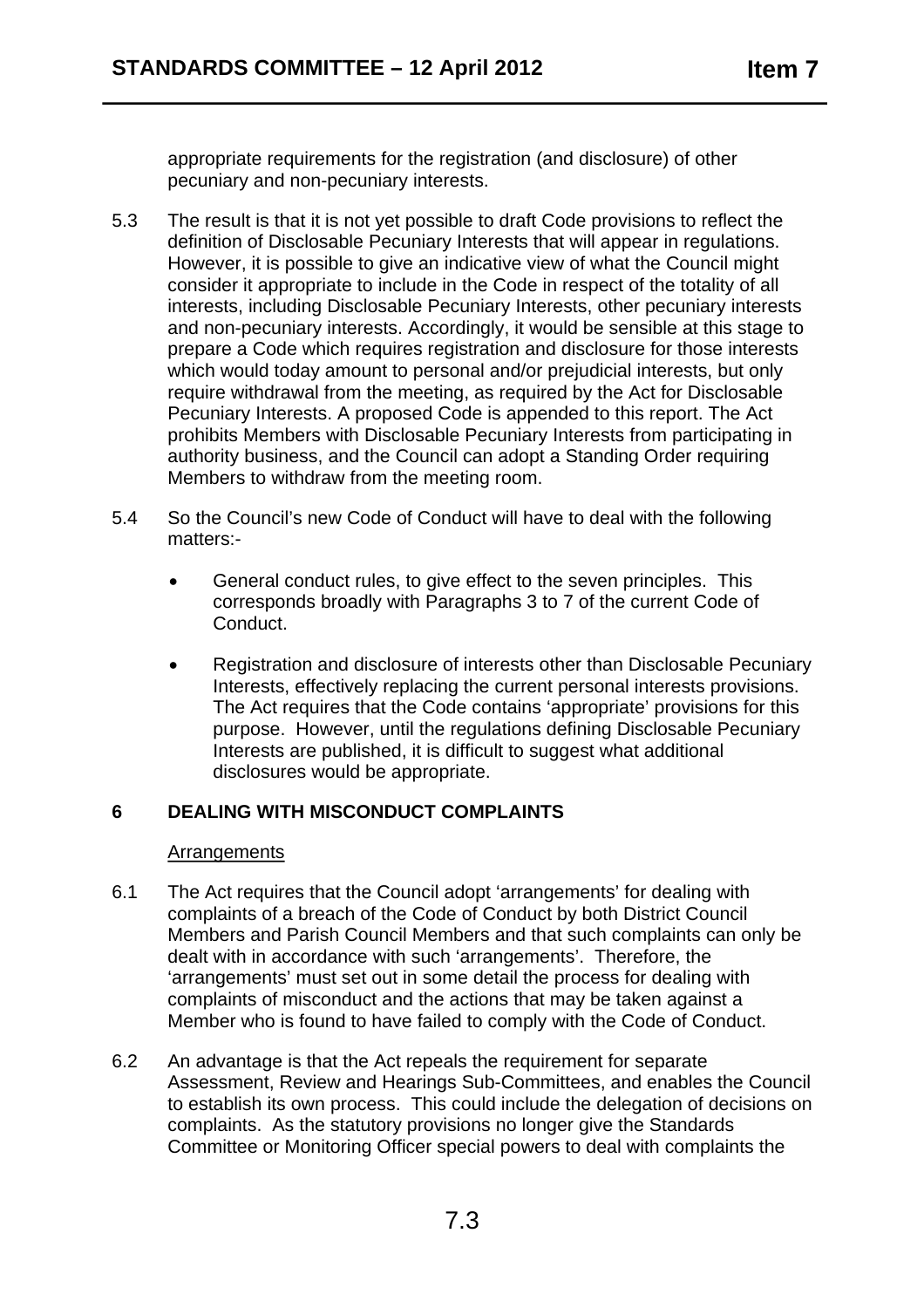Council would need to delegate appropriate powers to any Standards Committee and to the Monitoring Officer.

### Decision whether to investigate a complaint

- 6.3 In practice, the Standards for England guidance on the initial assessment of complaints provided a reasonably robust basis for filtering out trivial and titfor-tat complaints. It could be appropriate to take advantage of the new flexibility to delegate to the Monitoring Officer the initial decision on whether a complaint requires investigation, subject to consultation with the Independent Person and a facility to refer particular complaints to the Standards Committee where the Monitoring Officer feels that it would be inappropriate to take a decision on it. For example, where the Monitoring Officer has previously advised the Member on the matter or the complaint is particularly sensitive. Such arrangements would also offer the opportunity for the Monitoring Officer to seek to resolve a complaint informally, before taking a decision on whether the complaint merits formal investigation.
- 6.4 If this function is delegated to the Monitoring Officer it would be appropriate for there to be an annual report to the Standards Committee on the number and nature of complaints received, drawing the Committee's attention to areas where training or other action might avoid further complaints and keeping the Committee advised of progress on investigations.

# 'No Breach of Code' finding on investigation

6.5 Where a formal investigation finds no evidence of failure to comply with the Code of Conduct, the current requirement is that this is reported to an Assessment Sub-Committee and that the Sub-Committee takes the decision to take no further action. In practice, this decision could be delegated to the Monitoring Officer on the basis that the Monitoring Officer would refer a matter to the Standards Committee if felt appropriate. It would be sensible for copies of all investigation reports to be provided to the Independent Person to enable him/her to be able to overview current issues and for the Monitoring Officer to provide a summary report of each such investigation to the Standards Committee for information

# 'Breach of Code' finding on investigation

6.6 Where a formal investigation finds evidence of failure to comply with the Code of Conduct there may be an opportunity for local resolution, avoiding the necessity of a formal hearing. Sometimes an investigation report can cause a Member to recognise that his/her conduct was at least capable of giving offence, or identify other appropriate remedial action, and a complainant may be satisfied by recognition of fault and an apology or other remedial action. However, it is suggested that, at this stage, it would only be appropriate for the Monitoring Officer to agree a local resolution after consultation with the Independent Person and where the complainant is satisfied with the outcome.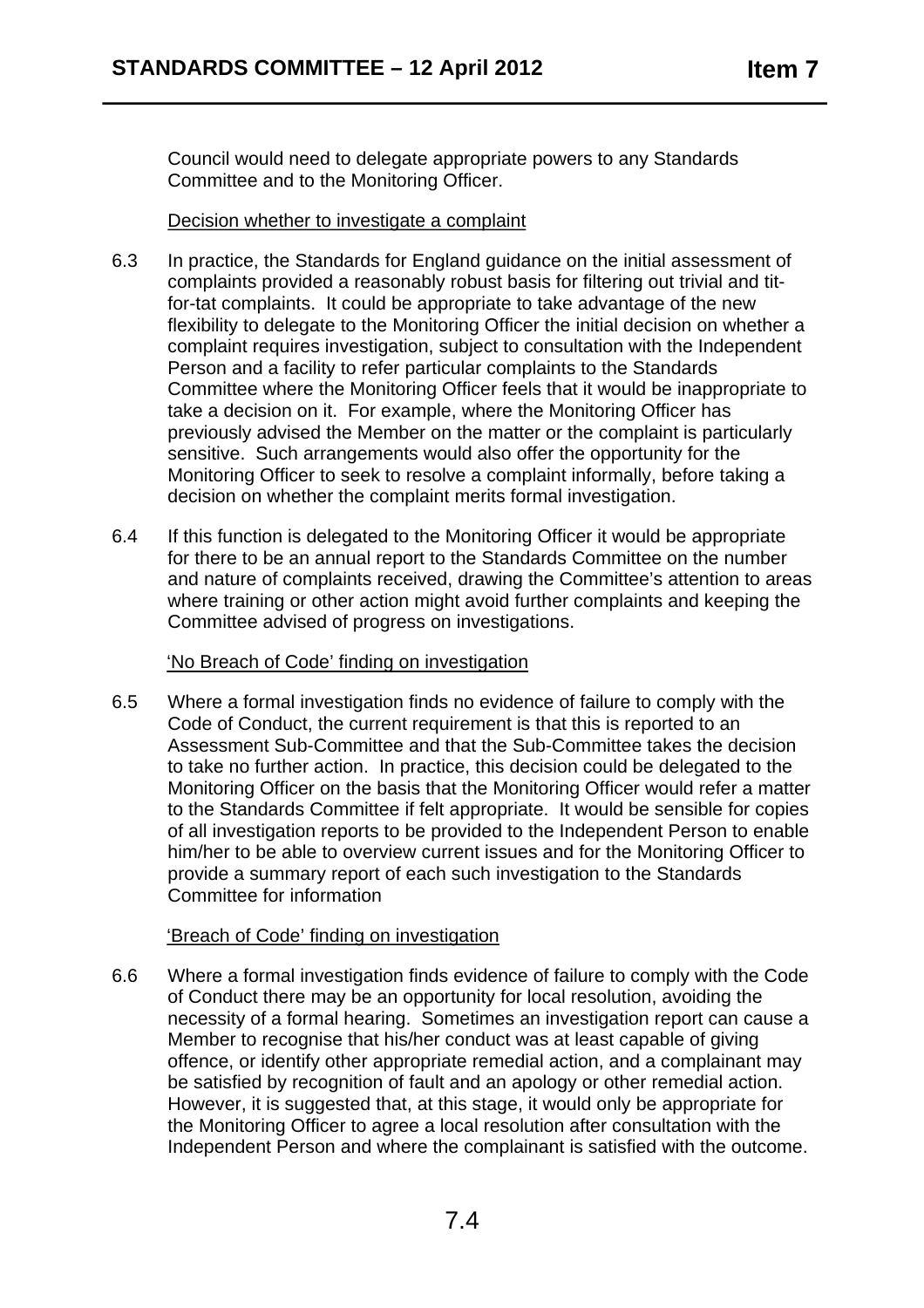A summary report could be provided for information to the Standards Committee.

6.7 Where a formal investigation finds evidence of a failure to comply with the Code of Conduct, it would be necessary for the Standards Committee (in practice a Hearing Panel constituted as a Sub-Committee of the Standards Committee) to hold a hearing at which the Member against whom the complaint has been made can respond to the investigation report, and the Hearing Panel can determine whether the Member did fail to comply with the Code of Conduct and what action, if any, is appropriate as a result.

Action in response to a Hearing finding of failure to comply with the Code of **Conduct** 

- 6.8 The Act does not give the Council or its Standards Committee any powers to impose sanctions, such as suspension or requirements for training or an apology from Members. So, where a failure to comply with the Code of Conduct is found, the range of actions which the Council could take in respect of the Member is limited and must be directed to securing the continuing ability of the Council to continue to discharge its functions effectively, rather than 'punishing' the Member concerned. In practice, this might include the following:-
	- The reporting of findings to a meeting of the District Council *for to the Parish Council]* for information;
	- Recommending to the Member's Group Leader (or in the case of ungrouped Members, recommending to Council) that he/she be removed from any or all Committees or Sub-Committees.
	- Recommending to the Leader of the Council that the Member be removed from the Cabinet, or removed from particular Portfolio responsibilities;
	- Instructing the Monitoring Officer to *for recommending that the Parish Council]* arrange training for the Member;
	- Removing *[or recommending to the Parish Council that the Member be removed]* from all outside appointments to which he/she has been appointed or nominated by the Authority *[or by the Parish Council]*;
	- Withdrawing [*or recommending to the Parish Council that it withdraws]*  facilities provided to the Member by the Council, such as website and/or email and Internet access; or
	- Excluding *[or recommending that the Parish Council exclude]* the Member from the Council's offices or other premises, with the exception of meeting rooms as necessary for attending Council, Committee and Sub-Committee meetings.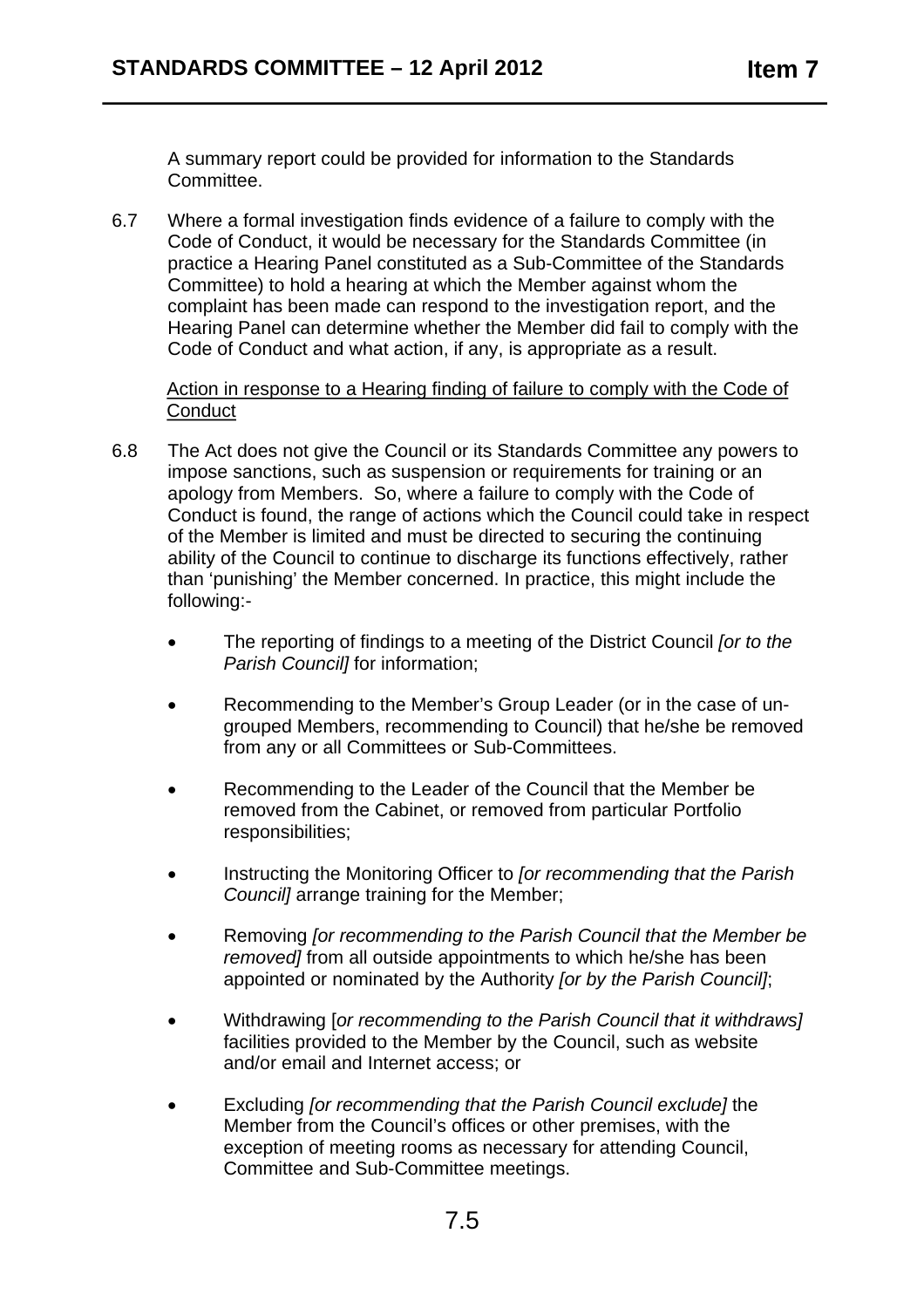- 6.9 A particular difficulty in respect of Parish Councils is that the Localism Act gives the Standards Committee no power to do any more in respect of a Member of a Parish Council than make a recommendation to the Parish Council on action to be taken. Parish Councils will be under no obligation to accept any such recommendation. However, the proposed appointment of Parish representatives to the Standards Committee, as set out in paragraph 4.4, may give an element of weight to any Parish related recommendations. The Monitoring Officer will also be recommending to the Town/Parish Council's that, in adopting a Code of Conduct, they agree to implement the outcome of any Hearings.
- 6.10 There is no requirement to put in place an appeals mechanism against decisions. A decision would be open to judicial review by the High Court if it was patently unreasonable, or if it had been taken improperly, or if it sought to impose a sanction which the Council had no power to impose.
- 6.11 In addition to the Code of Conduct, the Monitoring Officer will need to revise the current rules of procedure for the investigation and determination of complaints set out in the Constitution so that they accord with the new 'arrangements'/decisions emanating from this report. For revisions to be in place in advance of 1 July it would be appropriate for them to be submitted to the Standards Committee scheduled for 12 June 2012 for final endorsement.

# **7 INDEPENDENT PERSON(S)**

- 7.1 The 'arrangements' adopted by the Council must include provision for the appointment by the Council of at least one Independent Person.
- 7.2 The Independent Person must be appointed through a process of public advertisement, application and appointment by a positive vote of a majority of all Members of the District Council (not just of those present and voting).
- 7.3 A person is considered not to be 'independent' if:-
	- he/she is, or has been within the last five years, an elected or co-opted Member or an officer of the District Council or of any of the Parish Councils within its area;
	- he/she is, or has been within the last five years, an elected or co-opted Member of any Committee or Sub-Committee of the District Council or of any of the Parish Councils within its area (which would preclude any of the current co-opted Independent Members of the Standards Committee from being appointed as an Independent Person); or
	- he/she is a relative or close friend of a current elected or co-opted Member or officer of the District Council or of any Parish Council within its area, or of any elected or co-opted Member of any Committee or Sub-Committee of such Council.

For this purpose, 'relative' comprises:-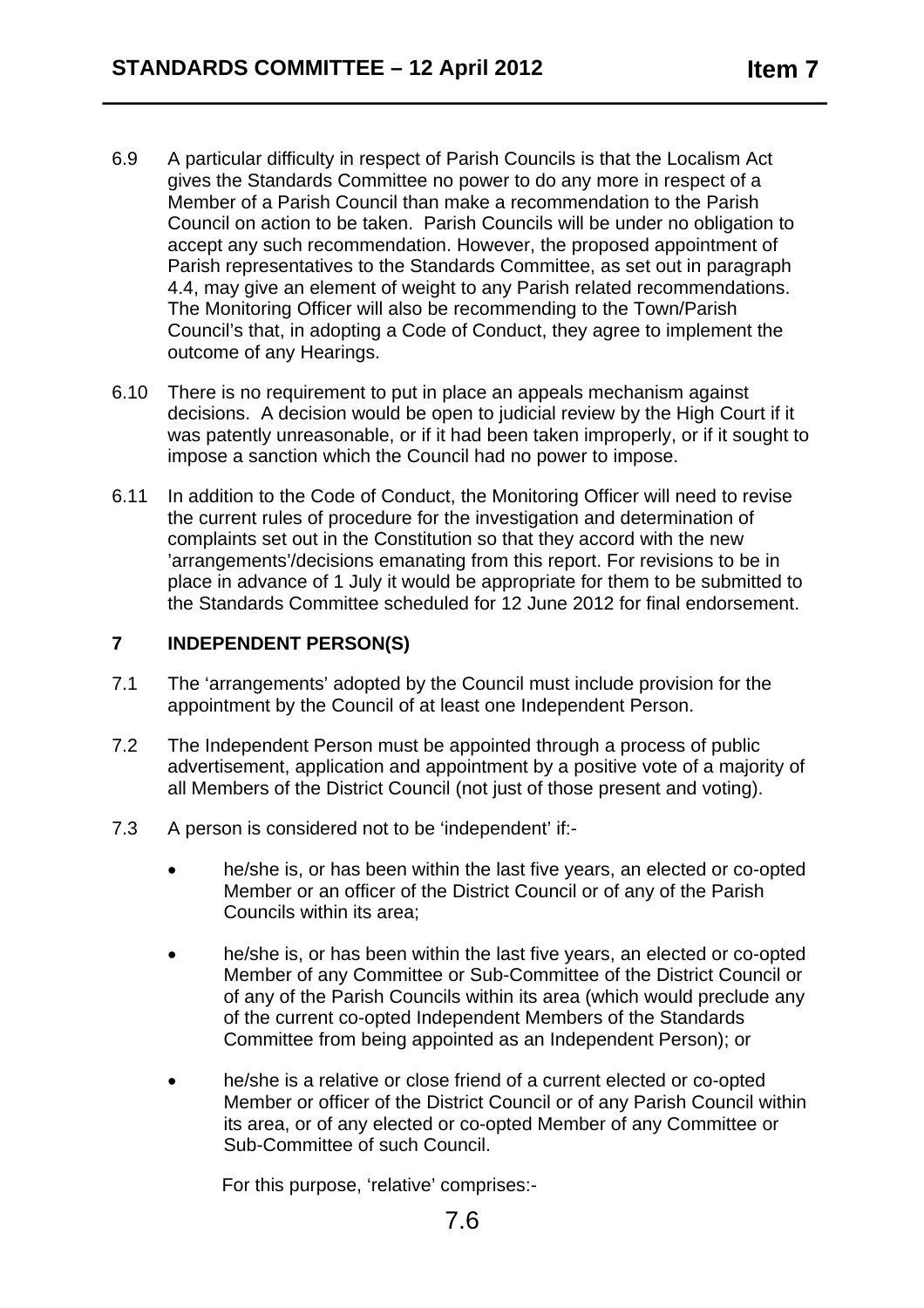- (a) the candidate's spouse or civil partner;
- $(b)$  any person with whom the candidate is living as if they are spouses or civil partners;
- (c) the candidate's grandparent;
- (d) any person who is a lineal descendent of the candidate's grandparent;
- (e) a parent, brother, sister or child of anyone in Paragraphs (a) or (b);
- $(f)$  the spouse or civil partner of anyone within Paragraphs  $(c)$ ,  $(d)$ or (e); or
- $(g)$  any person living with a person within Paragraphs  $(c)$ ,  $(d)$  or  $(e)$ as if they were spouse or civil partner to that person.
- 7.4 The functions of the Independent Person(s) are:-
	- They must be consulted by the District Council before it makes a finding as to whether a Member has failed to comply with the Code of Conduct or decides on action to be taken in respect of that Member (this means on a decision to take no action where the investigation finds no evidence of breach or, where the investigation finds evidence that there has been a breach, on any local resolution of the complaint, or on any finding of breach and on any decision on action as a result of that finding)
	- They may be consulted by the District Council in respect of a standards complaint at any other stage; and
	- They may be consulted by a Member or co-opted Member of the District Council or of a Parish Council against whom a complaint has been made.
- 7.5 This could cause some problems as it would be inappropriate for an Independent Person who has been consulted by a Member against whom a complaint has been made, and who might as a result be regarded as prejudiced on the matter, to be involved in the determination of that complaint.
- 7.6 The Act gives discretion to appoint one or more Independent Persons, but provides that each Independent Person must be consulted before any decision is taken on a complaint which has been investigated. Accordingly, there would appear to be little advantage in appointing more than one Independent Person, provided that a couple of reserve candidates are retained and can be activated at short notice, without the need for readvertisement, in the event that the Independent Person is no longer able to discharge the function.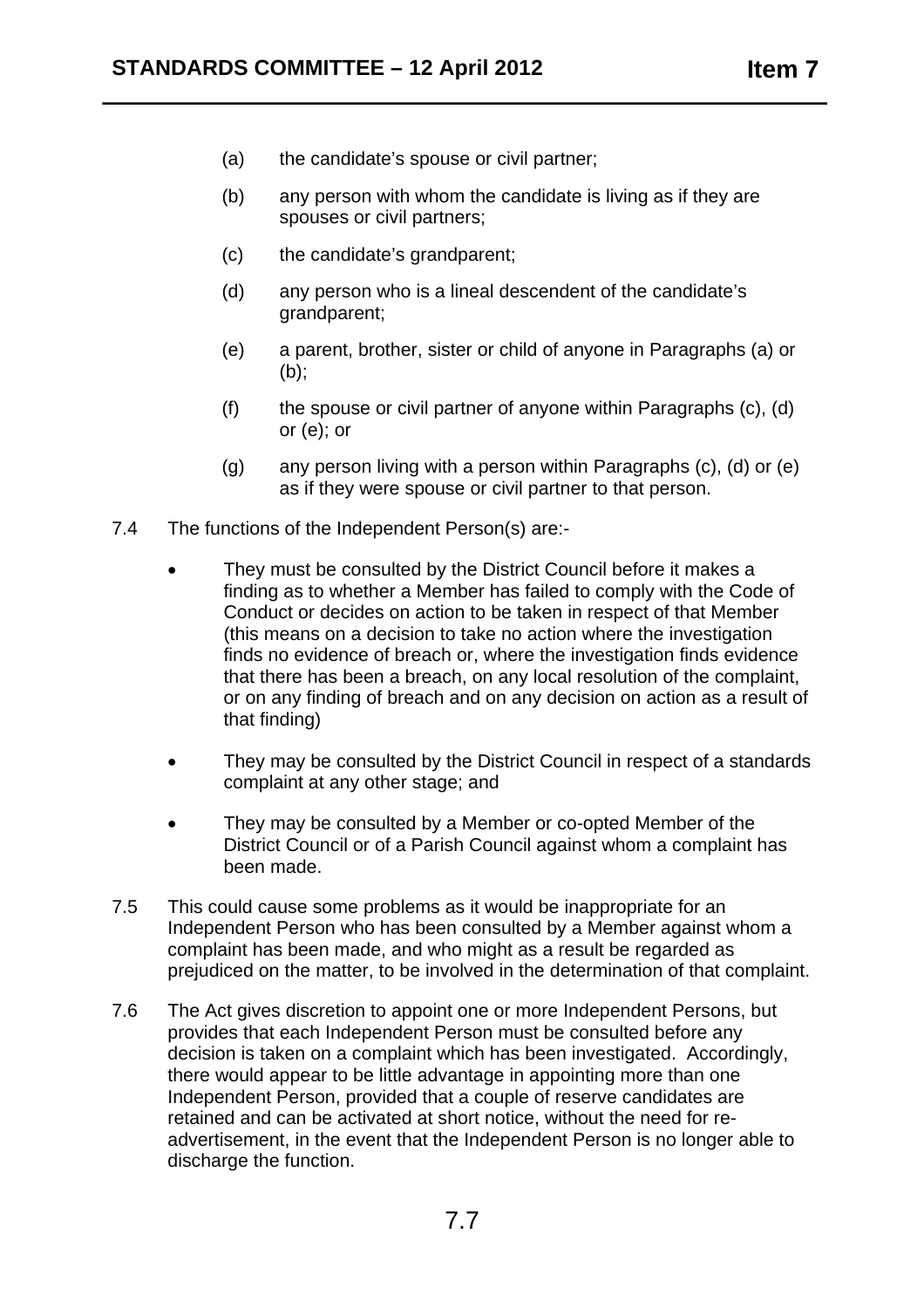- 7.7 As the Independent Person is not a Member of the Council or of its Committees or Sub-Committees, the remuneration of the Independent Person no longer comes within the Scheme of Members' Allowances and could be determined without reference to the Independent Remuneration Panel.
- 7.8 In comparison to the current Chairman of the Standards Committee, the role of Independent Person is likely to be less onerous. He/she is likely to be invited to attend all meetings of the Standards Committee and Hearings Panels, but not to be a formal member of the Committee or Panel (he/she could be co-opted as a non-voting Member but could not chair as the Chairman must be able to exercise a second or casting vote). He/she will need to be available to be consulted by Members against whom a complaint has been made, although it is unclear what assistance he/she could offer. Where he/she has been so consulted, he/she would be unable to be involved in the determination of that complaint.

# **8 THE REGISTER OF MEMBER INTERESTS**

- 8.1 The Localism Act abolishes the concepts of personal and prejudicial interests. Instead, regulations will define 'Disclosable Pecuniary Interests'. The Monitoring Officer will be required to maintain a register of interests, which must be available for inspection and available on the Council's website. The Monitoring Officer will also be responsible for maintaining registers for Parish Councils, which will also have to be open for inspection at the District Council offices and on the District Council's website.
- 8.2 At present it is not known what Disclosable Pecuniary Interests will comprise. However, they are likely to be broadly equivalent to the current prejudicial interests. Whilst the intention is to simplify the registration requirement, the Act extends the requirement for registration to cover not just the Member's own interests, but also those of the Member's spouse or civil partner, or someone living with the Member in a similar capacity.
- 8.3 The provisions of the Act in respect of the Code of Conduct require an authority's code to contain appropriate requirements for the registration (and disclosure) of other pecuniary interests and non-pecuniary interests.
- 8.4 The Monitoring Officer is required by the Act to set up and maintain registers of interest for each Parish Council, available for inspection at the District Council offices and on the District Council's website and, where the Parish Council has a website, provide the Parish Council with the information required to enable the Parish Council to put the current register on its own website.

### Registration on election or co-option

8.5 Each elected or co-opted Member must register all Disclosable Pecuniary Interests within 28 days of becoming a Member. Failure to register is made a criminal offence, but would not prevent the Member from acting as a Member.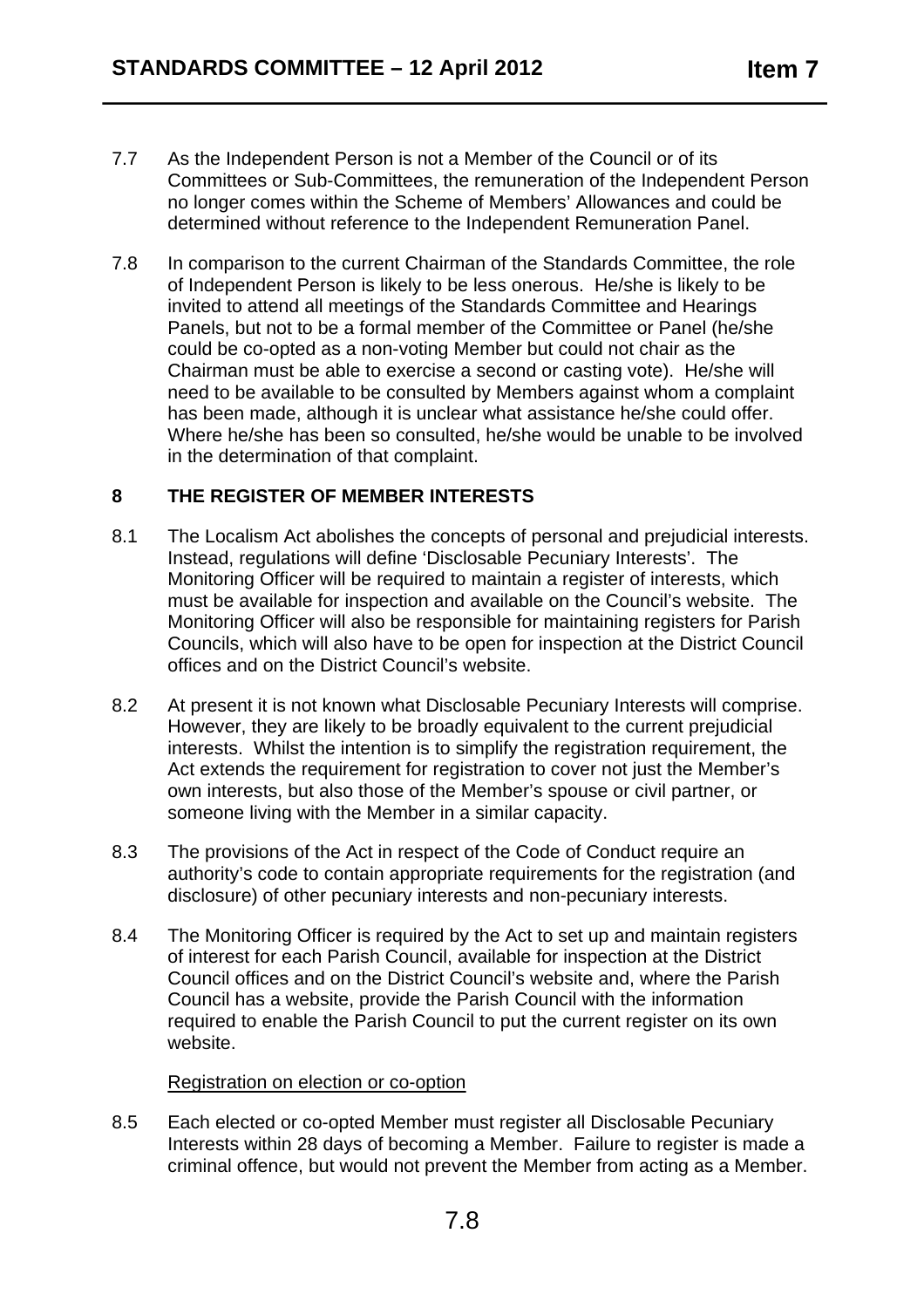- 8.6 In so far as the Code of Conduct which the Council adopts requires registration of other interests, failure to do so would not be a criminal offence, but merely a failure to comply with the Code of Conduct.
- 8.7 There is no continuing requirement for a Member to keep the register up to date, except on re-election or re-appointment, but it is likely that Members will register new interests from time to time as this would avoid the need for disclosure in meetings. When additional notifications are given, the Monitoring Officer will have to ensure that they are entered into the register.
- 8.8 The preparation and operation of the register, not just for this Council but also for each Parish Council, is likely to be a considerable administrative task, especially where different Parish Councils adopt different Code requirements for registration and disclosure in respect of interests other than Disclosable Pecuniary Interests. There is no provision for the District Council to recover any costs from Parish Councils.

### **9 DISCLOSURE OF INTERESTS AND WITHDRAWAL FROM MEETINGS**

- 9.1 Disclosable Pecuniary Interests are broadly equivalent to prejudicial interests, but with important differences.
- 9.2 The duty to disclose and withdraw arises whenever a Member attends any meeting of Council, a Committee or Sub-Committee, or of the Executive (Cabinet) or an Executive Committee, and is aware that he/she has a Disclosable Pecuniary Interest in any matter being considered at the meeting. It applies even if the Member would be absent from that part of the meeting where the matter in question is under consideration.
- 9.3 Where these conditions are met, the Member must disclose the interest to the meeting (that is declare the existence and nature of the interest). However, in a change from the current requirements, the Member does not have to make such a disclosure if he/she has already registered the Disclosable Pecuniary Interest. So a registered interest will no longer need to be disclosed at the meeting.
- 9.4 Where the Member does make a disclosure of a Disclosable Pecuniary Interest, he/she must then notify it to the Monitoring Officer within the next 28 days, so that it can go on the Register of Interests.
- 9.5 If a Member has a Disclosable Pecuniary Interest in any matter, he/she must not:-
	- Participate in any discussion of the matter at the meeting. The Act does not define 'discussion', but this would appear to preclude making representations as currently permitted under paragraph 12(2) of the model Code of Conduct; or
	- Participate in any vote on the matter,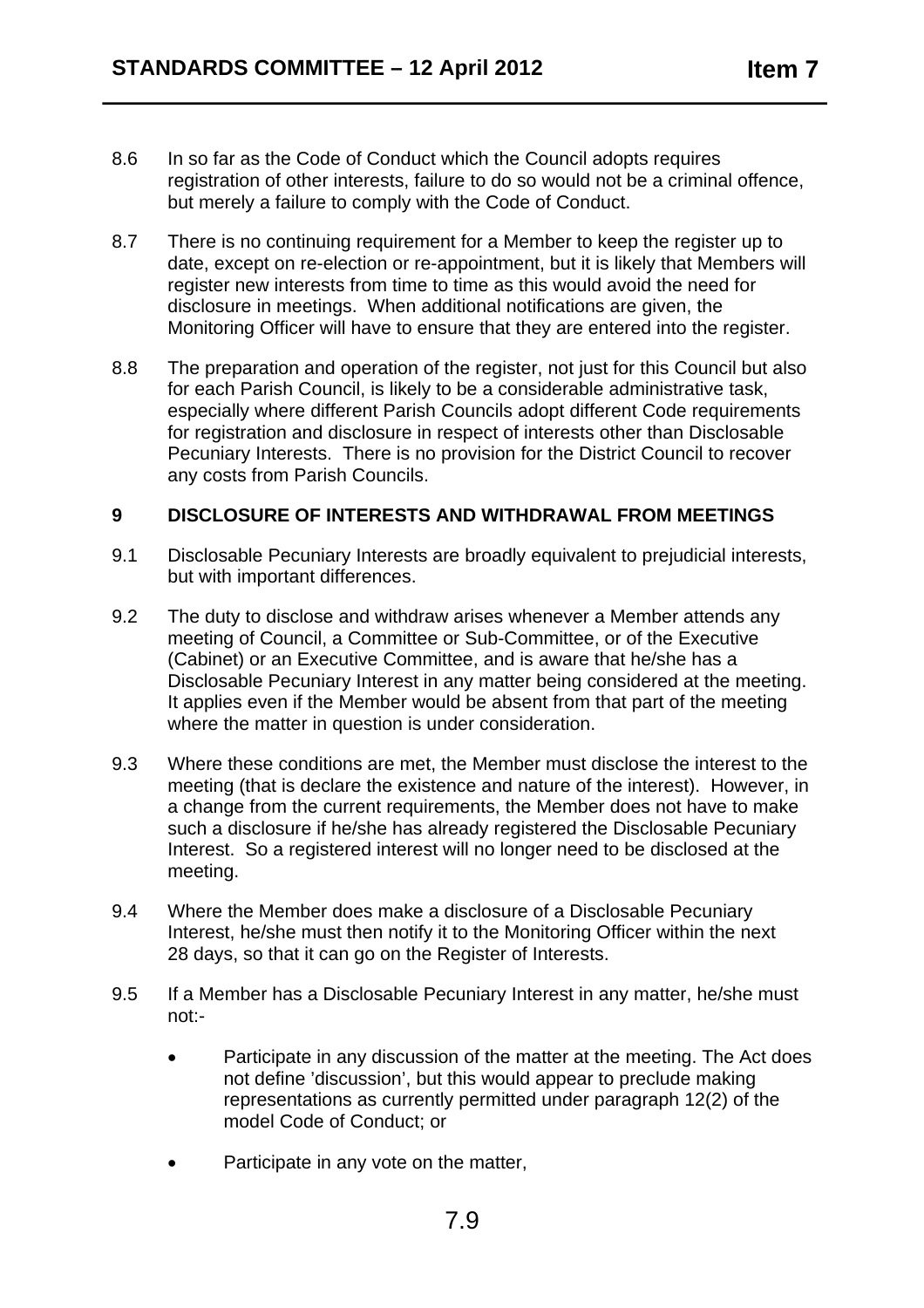Unless he/she has obtained a dispensation allowing him/her to speak and/or vote.

9.6 Failure to comply with the Pecuniary Interests disclosure requirements becomes a criminal offence. The Council's Code of Conduct must make 'appropriate' provisions for disclosure and withdrawal for interests other than Disclosable Pecuniary Interests. Failure to comply with these requirements would be a breach of the Code of Conduct but not a criminal offence. The requirement to withdraw from the meeting room can be covered by Standing Orders.

# **10 SENSITIVE INTERESTS**

- 10.1 The Act effectively re-enacts the existing Code of Conduct provisions on Sensitive Interests. So, where a Member is concerned that disclosure of the detail of an interest (either a Disclosable Pecuniary Interest or any other interest which he/she would be required to disclose) at a meeting or on the register of Members' interests would lead to the Member or a person connected with him/her being subject to violence or intimidation, he/she may request the Monitoring Officer to agree that the interest is a 'sensitive interest'.
- 10.2 If the Monitoring Officer agrees, the Member then merely has to disclose the existence of an interest, rather than the detail of it, at a meeting. The Monitoring Officer can exclude the detail of the interest from the published version of the Register of Members' Interests.

# **11 DISPENSATIONS**

- 11.1 The provisions on dispensations are significantly changed by the Localism Act. At present a Member who has a prejudicial interest may apply to the Standards Committee for a dispensation on the grounds that either at least half of the members of a decision-making body have prejudicial interests or so many members of one political party have prejudicial interests in the matter that it would upset the result of the vote.
- 11.2 In future, a dispensation will be able to be granted in the following circumstances:-
	- (a) That so many members of the decision-making body have Disclosable Pecuniary Interests in a matter that it would 'impede the transaction of the business'. In practice, this means that the decision-making body would be inquorate as a result:
	- (b) That, without the dispensation, the representation of different political groups on the body transacting the business would be so upset as to alter the outcome of any vote on the matter.
	- (c) That the authority considers that the dispensation is in the interests of persons living in the authority's area;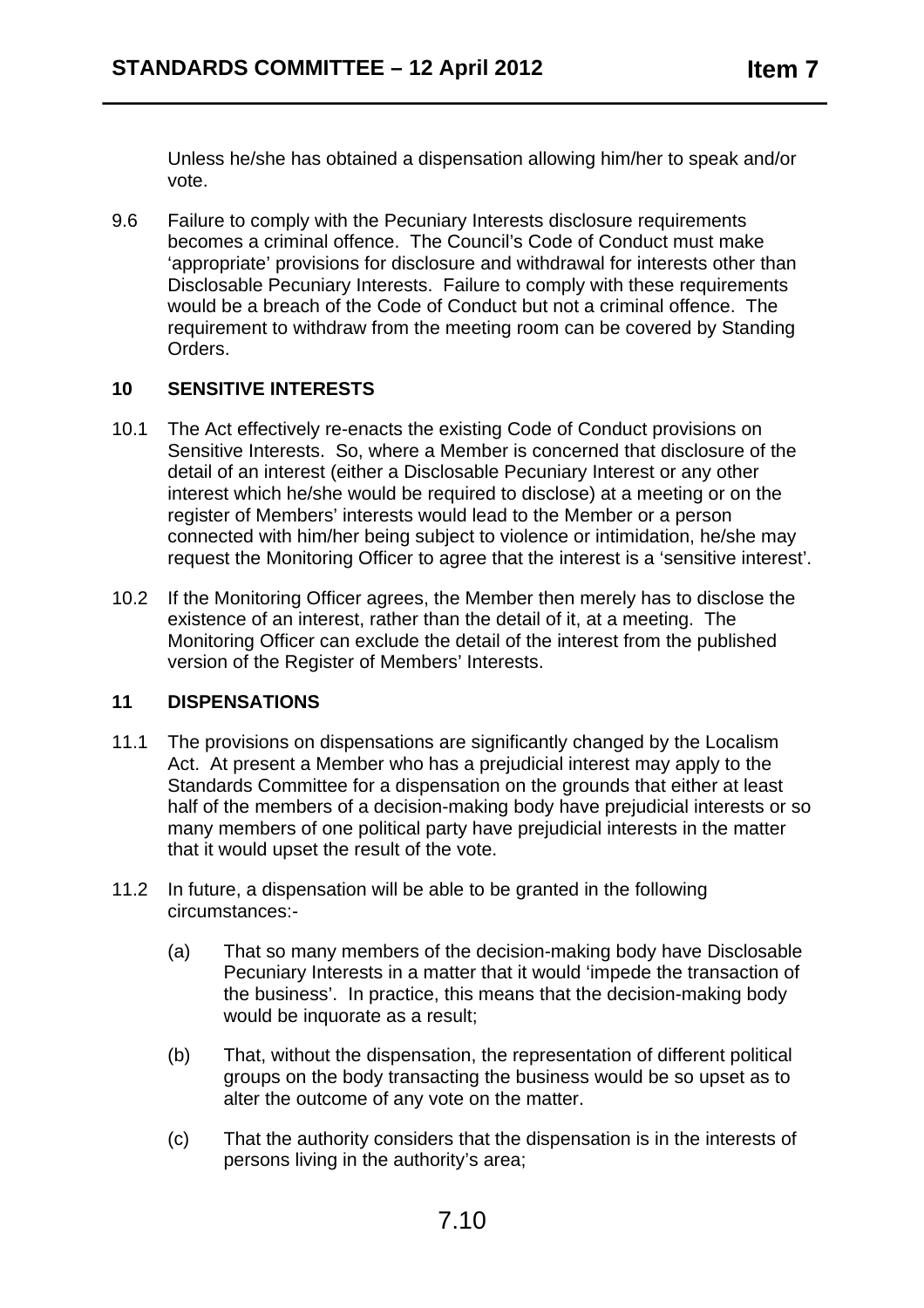- (d) That, without a dispensation, no member of the Cabinet would be able to participate in the matter;
- (e) That the authority considers that it is otherwise appropriate to grant a dispensation, any grant of a dispensation must specify how long it lasts for, up to a maximum of 4 years.
- 11.3 The next significant change is that, where the Local Government Act 2000 required that dispensations be granted by the Standards Committee, the Localism Act gives discretion for this power to be delegated to a Standards Committee or a Sub-Committee, or to the Monitoring Officer. It could be appropriate to delegate the granting of dispensations for (a) and (d) to the Monitoring Officer in the first instance, with an appeal to the Standards Committee, and for the granting of dispensations for (b), (c) and (e) to remain with the Standards Committee after consultation with the Independent Person.

### **12 TRANSITIONAL ARRANGEMENTS**

12.1 Regulations under the Localism Act will provide for the transfer of Standards for England cases to local authorities following the abolition of Standards for England, a transitional period for the determination of any outstanding complaints under the current Code of Conduct and the removal of the power of suspension and the right of appeal to the First Tier Tribunal from the start of the transitional period.

### **13 RISK IMPLICATIONS**

- 13.1 There is reputational risk to the Council if adequate arrangements are not in place to maintain standards of conduct and deal with complaints and allegations of impropriety.
- 13.2 Without appropriate measures in place public confidence could be eroded and principals of good governance undermined.

# **14 LEGAL IMPLICATIONS**

14.1 The Council has a statutory duty to promote and maintain high standards of conduct and is under a legal obligation to meet the requirements of the Localism Act.

### **15 PARISH IMPLICATIONS**

15.1 The District Council will continue to have responsibility for dealing with standards complaints against elected and appointed members of Parish Councils and maintaining the statutory register of interests.

# **16 RECOMMENDATION**

16.1 It is proposed that the Committee **RECOMMENDS** to Full Council:-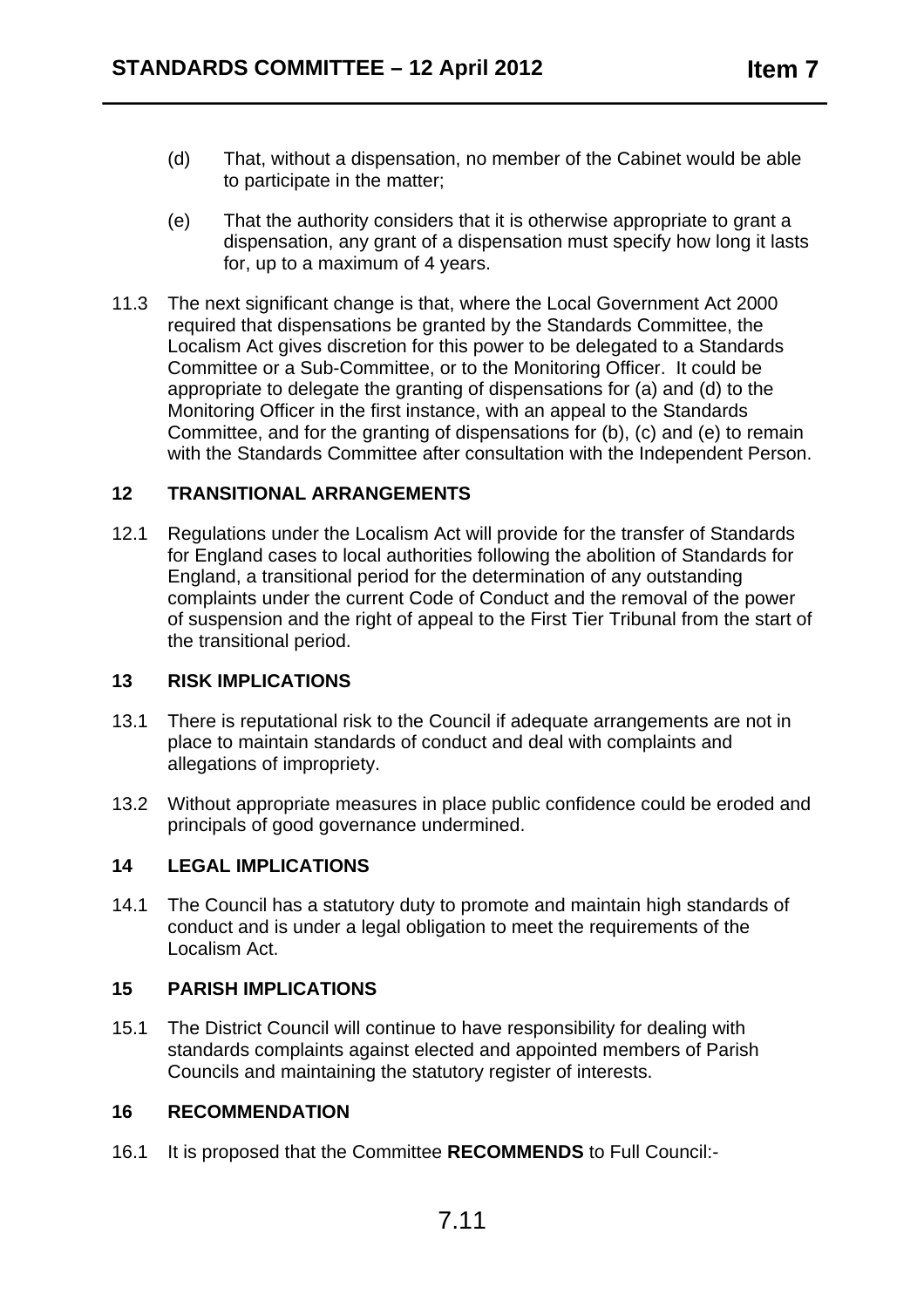- (1) That a Standards Committee comprising eight elected Members of the District Council, appointed proportionally, and three Parish Council coopted non-voting Members be established to commence with effect from 1 July 2012. The Committee to deal with standards issues and associated case work and to continue the current Committee's involvement with Member training.
- (2) That Mr M Drage and Mrs L Walker be appointed as Independent Members of the Standards Committee for the 2012/13 Municipal Year up to 1 July 2012.
- (3) That authority be delegated to the Monitoring Officer, after consultation with the Chairman of the Standards Committee and the Leader of the Council, to amend the draft Code of Conduct, as appended, to take account of the provisions of any forthcoming primary or subordinate legislation enacted and the publication of regulations relating to registration and disclosure.
- (4) That, subject to (3) above, the Code of Conduct, as appended with or without amendments, be adopted to be effective from the 1 July 2012 or such other date as may be appointed by the Secretary of State for the provisions of section 27 Localism Act 2011 to come into force.
- (5) That the current Member undertaking on acceptance of office regarding compliance with the Code of Conduct remains unchanged.
- (6) That the Monitoring Officer be appointed as the Proper Officer to receive complaints of failure to comply with the Code of Conduct.
- (7) That authority be delegated to the Monitoring Officer, after consultation with the Independent Person, to determine whether a complaint merits formal investigation and to arrange such investigation. The Monitoring Officer to seek resolution of complaints without formal investigation wherever practicable, and to have discretion to refer decisions on an investigation to the Standards Committee where the Monitoring Officer feels that it would be inappropriate to take the decision, and to report annually to the Standards Committee on the discharge of this function.
- (8) That, where an investigation finds no evidence of failure to comply with the Code of Conduct, the Monitoring Officer close the matter, providing a copy of the report and findings of the investigation to the complainant, to the Member concerned and to the Independent Person, and reporting the findings to the Standards Committee for information.
- (9) That, where an investigation finds evidence of a failure to comply with the Code of Conduct, the Monitoring Officer, in consultation with the Independent Person, seek local resolution to the satisfaction of the complainant in appropriate cases, with a summary report for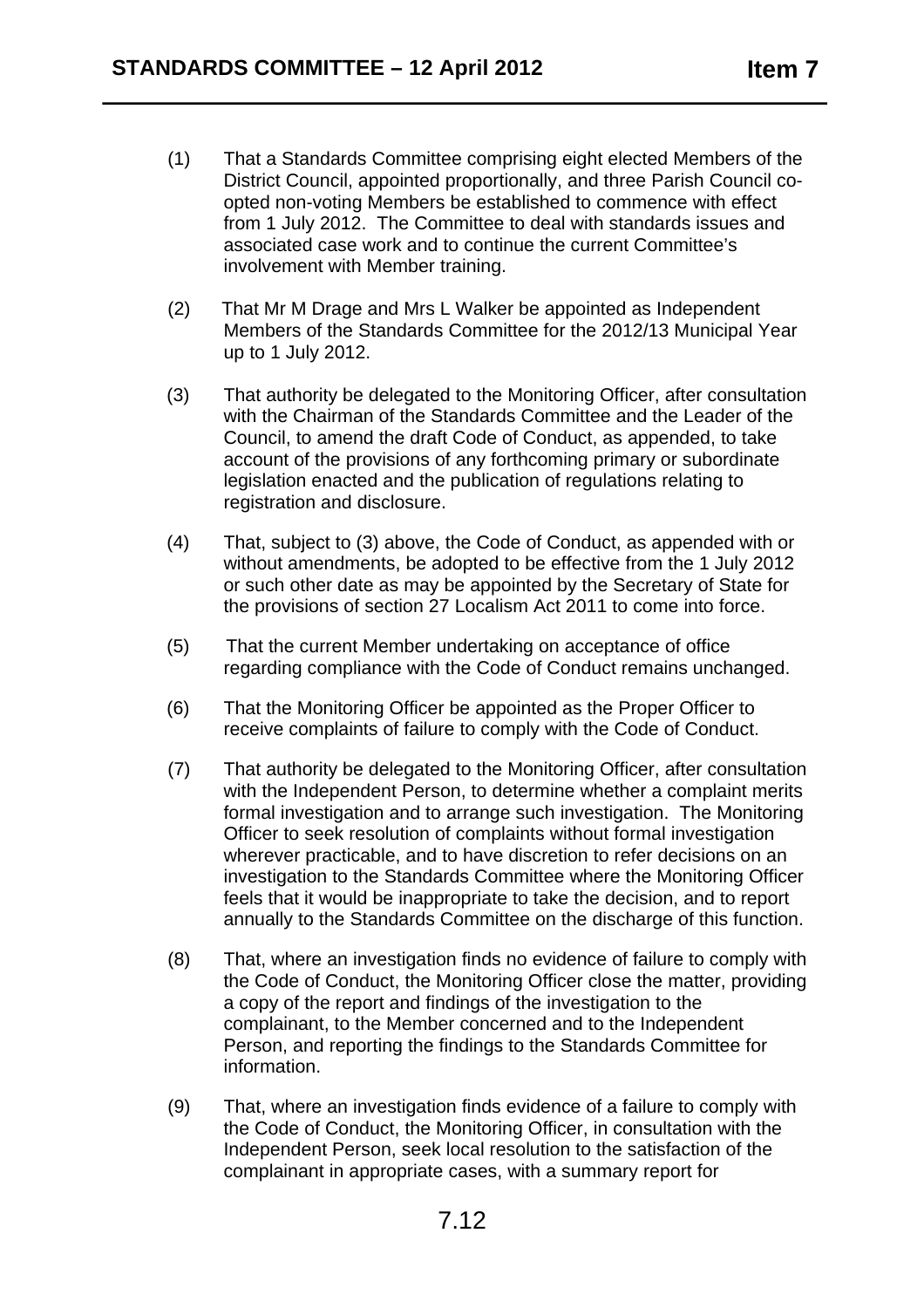information to Standards Committee. Where such local resolution is not appropriate, or not possible, the Monitoring Officer is to report the investigation findings to a Hearings Panel (Sub-Committee) of the Standards Committee for local hearing.

- (10) That authority be delegated to Hearing Panels (Sub-Committees of the Standards Committee) to take decisions in respect of a Member who is found on hearing to have failed to comply with the Code of Conduct, such decisions to include:-
	- • Reporting findings to the Council *[or to the Parish Council]* for information;
	- Recommending to the Member's Group Leader (or in the case of un-grouped Members, recommending to Council) that he/she be removed from any or all Committees or Sub-Committees.
	- Recommending to the Leader of the Council that the Member be removed from the Cabinet, or removed from particular Portfolio responsibilities;
	- • Instructing the Monitoring Officer to *[or recommending that the Parish Councill* arrange training for the Member:
	- Removing for recommending to the Parish Council that the Member be removed] from all outside appointments to which he/she has been appointed or nominated by the Authority [or by the Parish Council];
	- Withdrawing [or recommending to the Parish Council that it withdraws] facilities provided to the Member by the Council, such a website and/or email and Internet access; or
	- Excluding *[or recommending that the Parish Council exclude]* the Member from the Council's offices or other premises, with the exception of meeting rooms as necessary for attending Council, Committee and Sub-Committee meetings.
- (11) That the Monitoring Officer, in consultation with the Chairman of the Standards Committee and the Leader of the Council, be authorised to set the initial allowances and expenses for the Independent Person and any Reserve Independent Persons, and that this function be subsequently delegated to the Standards Committee. In terms of appointment:-
	- (a) The Monitoring Officer to advertise a vacancy for the appointment of one Independent Person and two Reserve Independent Persons.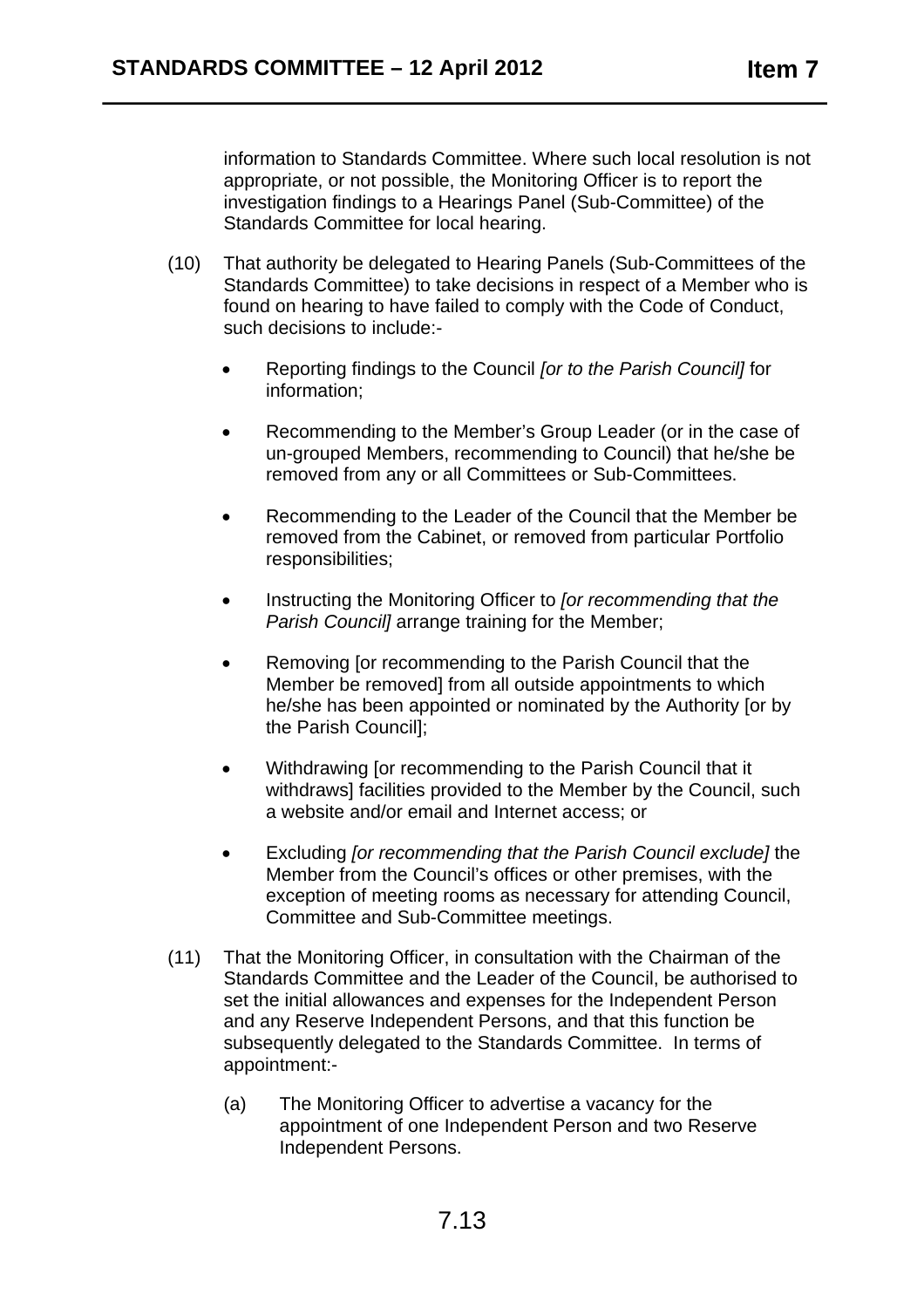- (b) A Panel, comprising three Members of the Standards Committee, be set up to short-list and interview candidates and to make a recommendation to Council for appointment.
- (12) That the Monitoring Officer prepare and maintain a new Register of Members Interests to comply with the requirements of the Act and the Council's Code of Conduct and ensure that it is available for inspection as required by the Act. The Monitoring Officer to also:-
	- (a) Ensure that all Members are informed of their duty to register interests.
	- (b) Prepare and maintain new Registers of Members' Interests for each Parish Council to comply with the Act and any Code of Conduct adopted by each Parish Council, and ensure that it is available for inspection as required by the Act.
	- (c) Inform Parish Clerks on the new registration arrangements.
- (13) That the Constitution be amended to include a requirement that a Member must withdraw from the meeting room, including from the public gallery, during the whole of consideration of any item of business in which he/she has a Disclosable Pecuniary Interest, except where he/she is permitted to remain as a result of the grant of a dispensation.
- (14) That, in terms of the granting of dispensations:-
	- (a) Authority be delegated to the Monitoring Officer to grant dispensations with an appeal to the Standards Committee in the following circumstances:-
		- That so many members of the decision-making body have Disclosable Pecuniary Interests in a matter that it would 'impede the transaction of the business'.
		- That, without a dispensation, no member of the Cabinet would be able to participate in the matter.
	- (b) Authority be delegated to the Standards Committee, after consultation with the Independent Person, to grant dispensations in the following circumstances:-
		- That, without the dispensation, the representation of different political groups on the body transacting the business would be so upset as to alter the outcome of any vote on the matter.
		- That the Authority considers that the dispensation is in the interests of persons living in the Authority's area.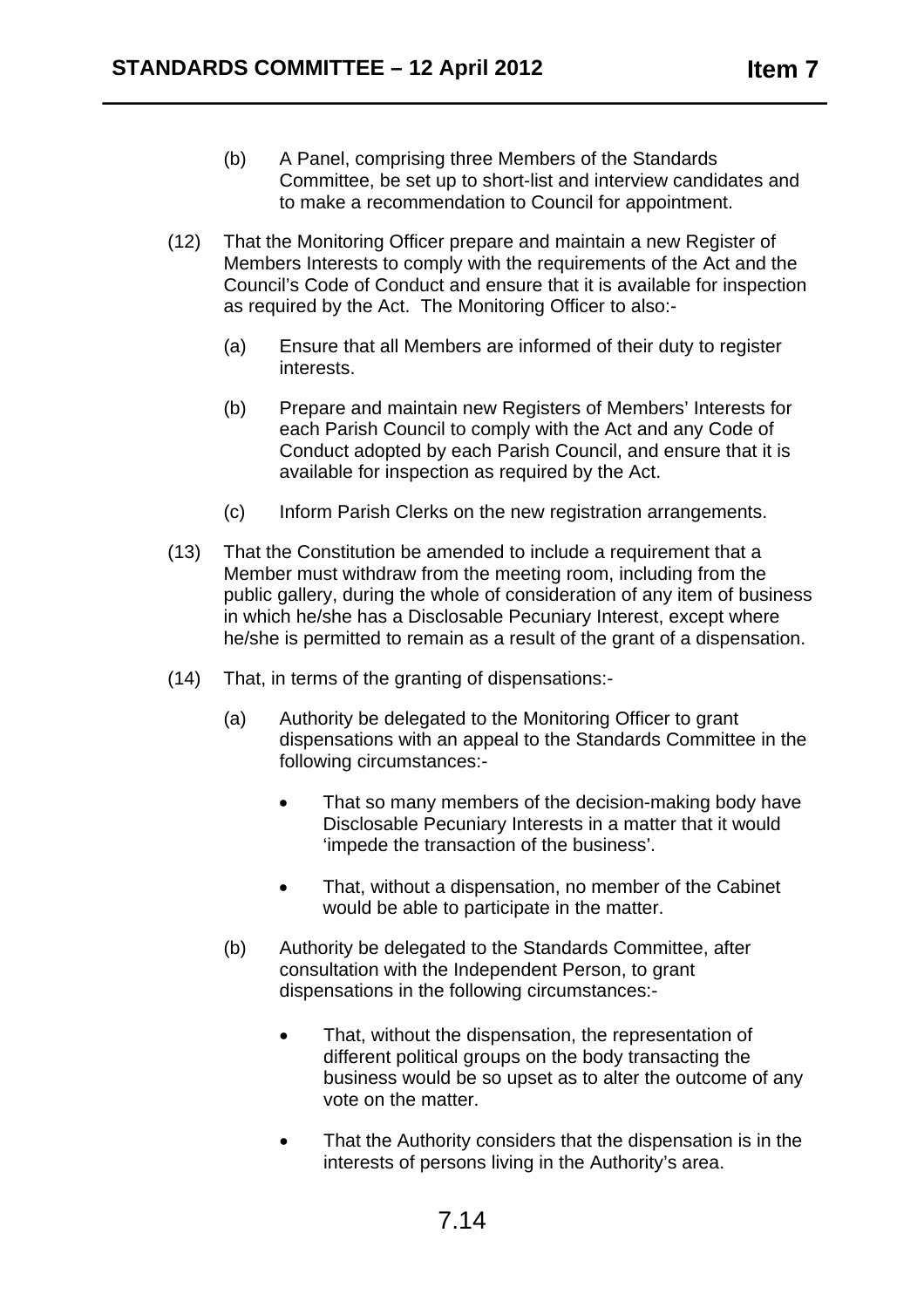- • to grant a dispensation. That the Authority considers that it is otherwise appropriate
- (15) (HLEMS) That appropriate adjustments be made to the Council's Constitution to reflect the above decisions and that the Monitoring Officer submit revised rules of procedure for the investigation and determination of complaints ('arrangements') to the meeting of the Standards Committee scheduled for 12 June 2012 for final endorsement.

Albert Bugeja

Head of Legal, Estates and Member Services and Monitoring Officer

# **Background Papers:-**

None.

For further information please contact Albert Bugeja (Head of Legal, Estates and Member Services) on:-

Phone: 01702 318130 Email: albert.bugeja@rochford.gov.uk

If you would like this report in large print, Braille or another language please contact 01702 318111.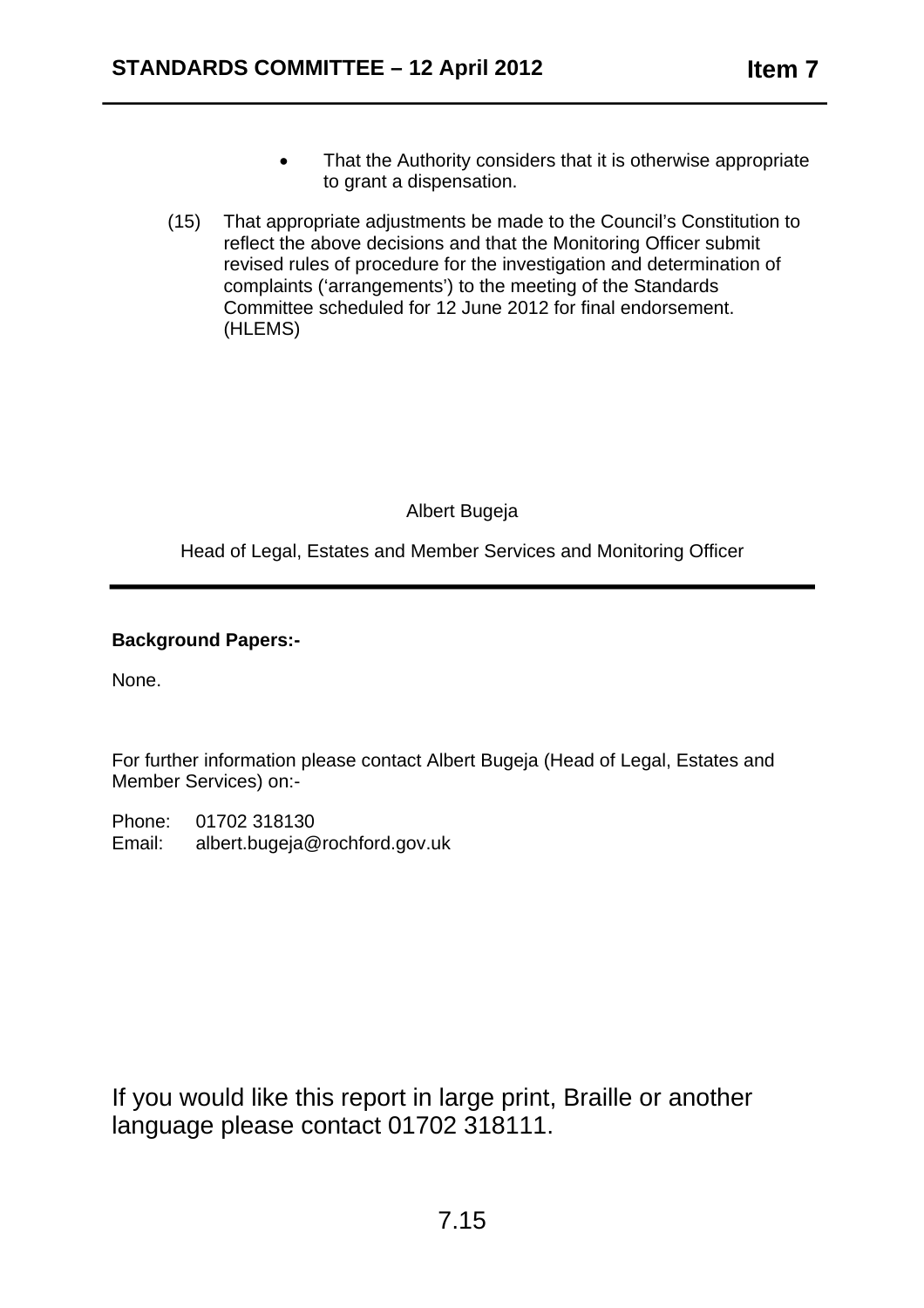# **COUNCILLOR CODE OF CONDUCT**

#### **PART 1 GENERAL PROVISIONS**

#### **Introduction and interpretation**

As a Member you are a representative of this Authority and the public will view you as such. Therefore, your actions impact on how the Authority as a whole is viewed and your actions can have both positive and negative impacts on the Authority.

This Code as a whole is consistent with the 'Nolan Principles', which are appended, and the provisions of S29(1) Localism Act 2011.

In this Code:-

'meeting' means any meeting of:-

- (a) The Authority.
- (b) The Executive of the Authority.
- (c) Any of the Authority's or the Executive's Committees, Sub-Committees, Joint Committees or Joint Sub-Committees whether or not the press and public are excluded from the meeting in question by virtue of a resolution of Members.
- (d) Any briefings by officers and site visits organised by the authority.

'Member' includes a co-opted Member.

#### **1. Who does the Code apply to?**

- (1) This Code applies to all Members of Rochford District Council*,* including coopted Members.
- (2) It is your responsibility to comply with the provisions of this Code.

### **2. What does the Code apply to?**

- (1) You must comply with this Code whenever you:-
	- (a) conduct the business of your Authority, or
	- (b) you are acting as a representative of your Authority.
- (2) This Code has effect in relation to your conduct in your official capacity.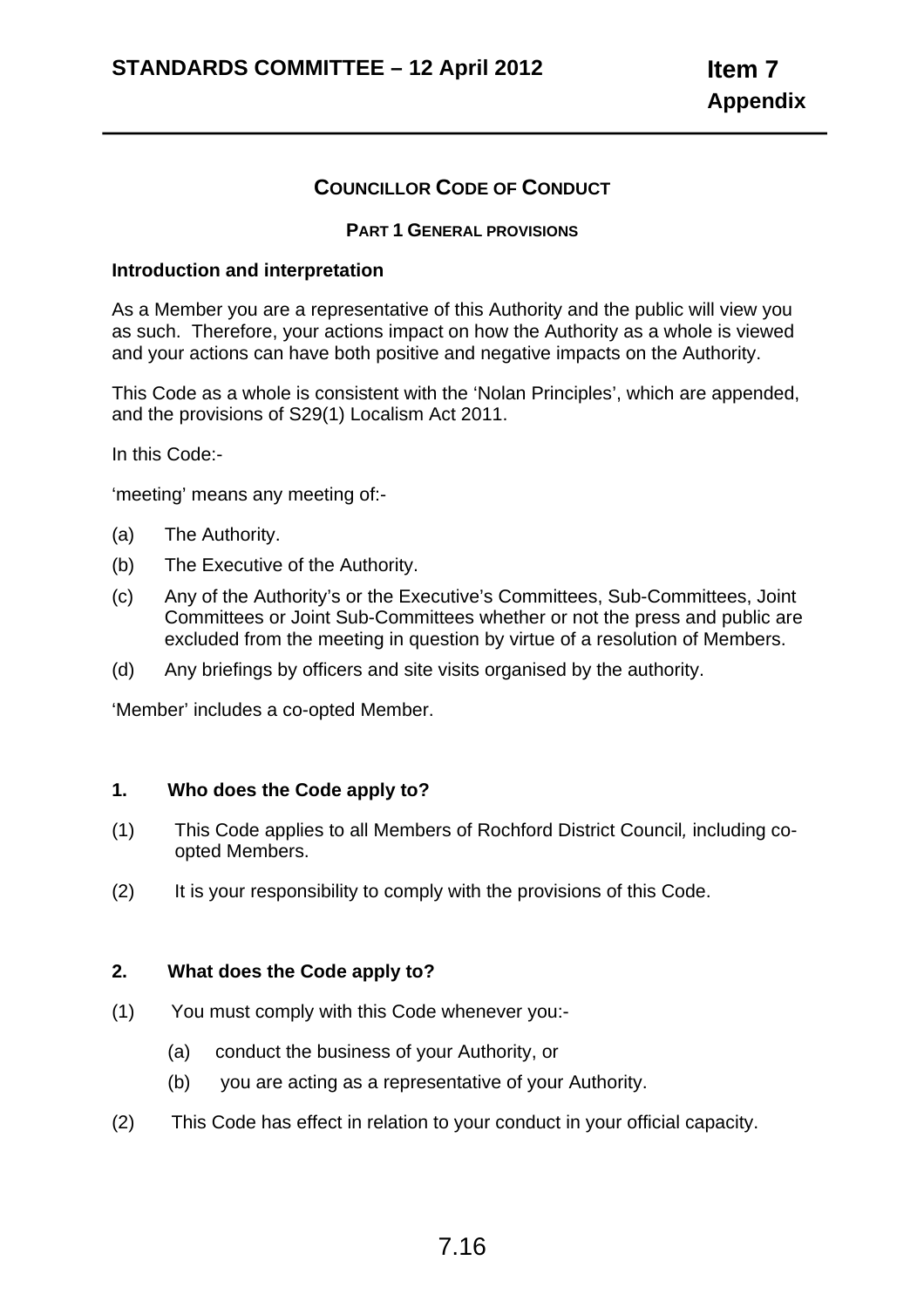- (3) Where you act as a representative of your Authority:-
	- (a) on another relevant Authority, you must, when acting for that other Authority, comply with that other Authority's Code of Conduct; or
	- (b) on any other body you must, when acting for that other body, comply with your Authority's Code of Conduct, except and insofar as it conflicts with any other lawful obligations to which that other body may be subject.

#### **3. General obligations**

- (1) You must treat others with respect.
- (2) You must uphold the law.
- (3) You must not:-
	- (a) Do anything which may cause your Authority to breach any of the equality enactments.
	- (b) Bully any person.
	- (c) Intimidate or attempt to intimidate any person who is or is likely to be:-
		- (i) a complainant,
		- (ii) a witness, or
		- (iii) involved in the administration of any investigation or proceedings,

in relation to an allegation that a Member (including yourself) has failed to comply with his or her Authority's Code of Conduct.

(d) Do anything which compromises or is likely to compromise, the impartiality of those who work for, or on behalf of, your Authority.

### **4. Confidential Information**

You must not:-

- (a) Disclose information given to you in confidence by anyone, or information acquired by you which you believe, or ought reasonably to be aware, is of a confidential nature, except where:-
	- (i) you have the consent of a person authorised to give it;
	- (ii) you are required by law to do so;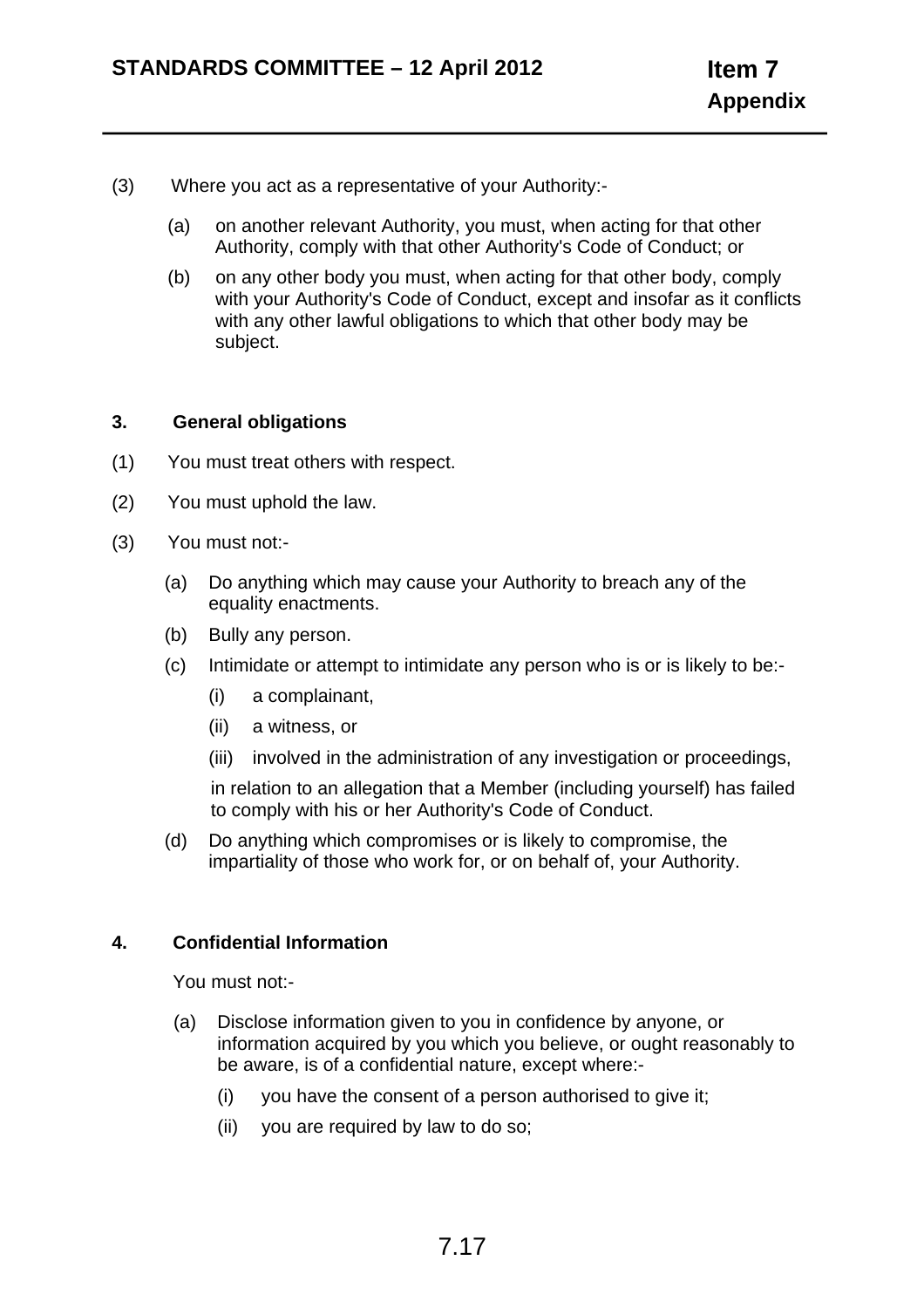- (iii) the disclosure is made to a third party for the purpose of obtaining professional advice provided that the third party agrees not to disclose the information to any other person; or
- (iv) the disclosure is:-
	- (aa) reasonable and in the public interest; and
	- (bb) made in good faith and in compliance with the reasonable requirements of the Authority.
- (b) Prevent another person from gaining access to information to which that person is entitled by law.

### **5. Conferring an advantage or disadvantage**

You:-

- (a) must not use or attempt to use your position as a Member improperly to confer on or secure for yourself or any other person, an advantage or disadvantage; and
- (b) must, when using or authorising the use by others of the resources of your Authority:-
	- (i) act in accordance with your Authority's reasonable requirements;
	- (ii) ensure that such resources are not used improperly for political purposes (including party political purposes); and
- (c) must have regard to any applicable Local Authority Code of Publicity made under the Local Government Act 1986.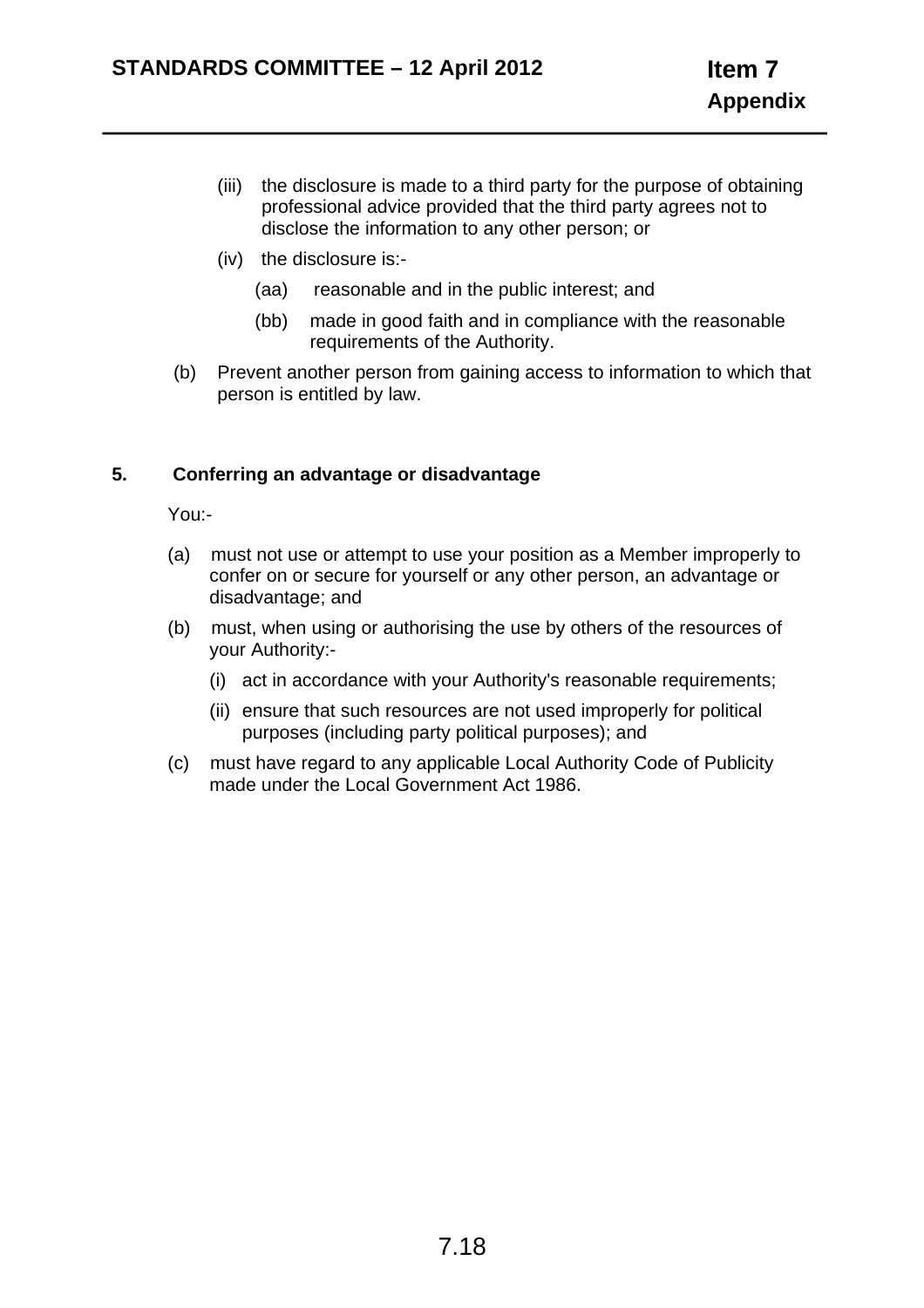#### **PART 2 MEMBERS INTERESTS**

#### **6. Disclosable Pecuniary Interests**

- 6.1 You have a disclosable pecuniary interest in any business of your Authority if it is of a description set out in  $6.2^1$  below and is either:-
	- (a) An interest of yours.
	- (b) An interest of your spouse.
	- (c) An interest of your civil partner.
	- (d) An interest of a person you are living with as a spouse or civil partner.

And, in the case of paragraphs  $6.1$  (b) –  $6.1$  (c), you are aware that that other person has the interest

- 6.2 'Disclosable Pecuniary Interests' are defined by *(regulations still awaited)* and are:-
	- (a) (*to be completed when regulations are issued)*

### **7. Other Pecuniary Interests2**

- 7.1 You have a pecuniary interest in any business of your Authority where either:-
	- (a) It relates to or is likely to affect:-
		- (i) any employment or business carried on by you;
		- (ii) any person or body who employs or has appointed you;
		- (iii) any person or body, other than a relevant authority, who has made a payment to you in respect of your election or any expenses incurred by you in carrying out your duties;
		- (iv) any person or body who has a place of business or land in your Authority's area, and in whom you have a beneficial interest in a class of securities of that person or body that exceeds the nominal value of £25,000 or one hundredth of the total issued share capital (whichever is the lower);
		- (v) any contract for goods, services or works made between your Authority and you or a firm in which you are a partner, a company

<sup>1</sup> Regulations still awaited. Paragraphs 6.2 and 7 to be given further consideration when regulations are available

 $^{2\mathbb{R}}$ Regulations $\mathbb{B}$ till $\mathbb{B}$ waited. $\mathbb{B}$ Paragraphs $\mathbb{B}$ .2 and 7 to $\mathbb{B}$ e ariven  $\mathbb{B}$ rnther $\mathbb{B}$ onsideration $\mathbb{B}$ when $\mathbb{B}$ egulations $\mathbb{B}$ re $\mathbb{B}$ available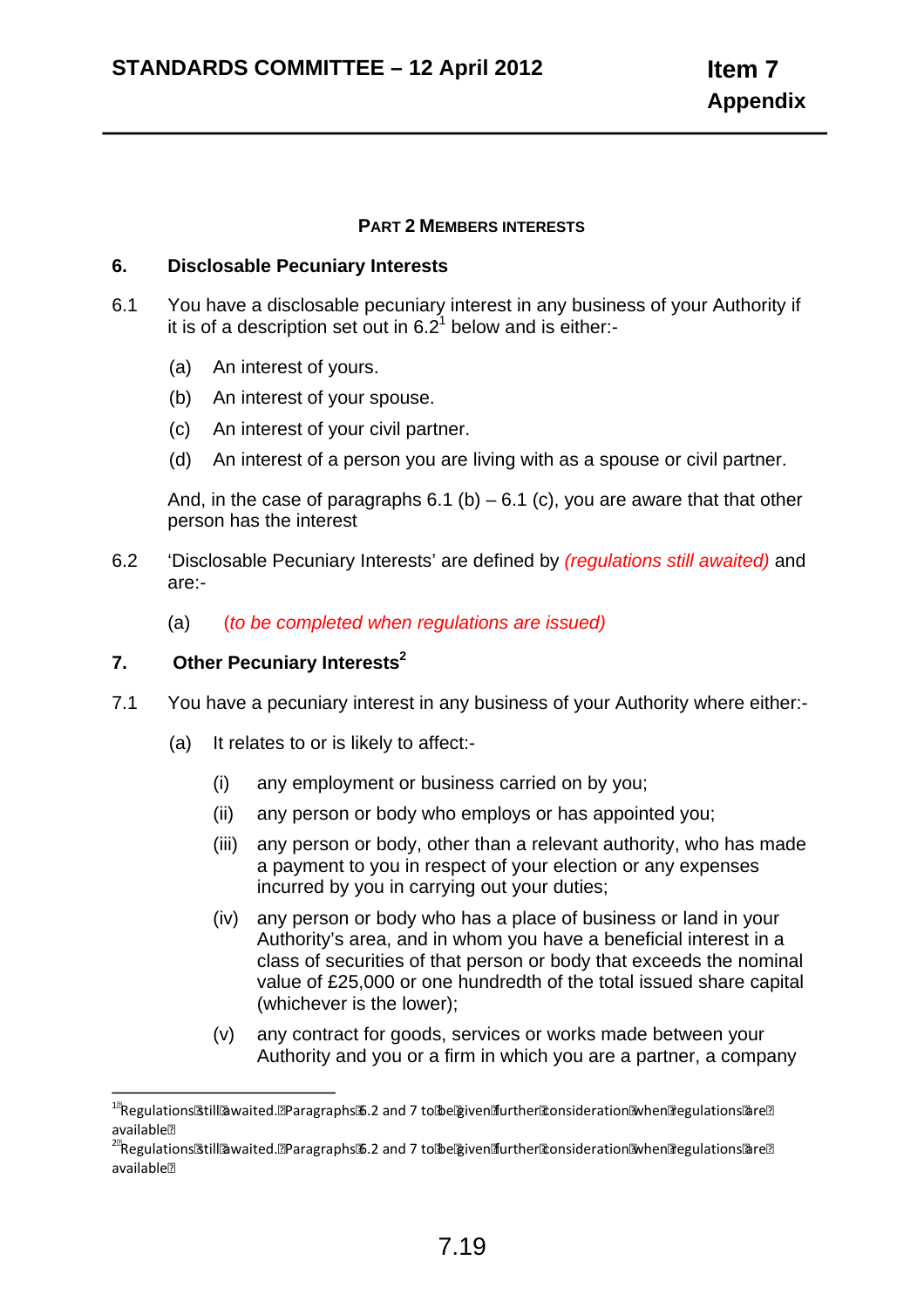of which you are a remunerated director, or a person or body of the description specific in paragraph (iv);

- (vi) any land in your Authority's area in which you have a beneficial interest;
- (vii) any land where the landlord is your Authority and you are, or a firm in which you are a partner, a company of which you are a remunerated director, or a person or body of the description specified in paragraph (iv) is, the tenant;
- (viii) any land in the Authority's area for which you have a licence (alone or jointly with others) to occupy for 28 days or longer; or
- (b) A decision in relation to that business might reasonably be regarded as affecting your financial position or financial position of a relevant person to a greater extent than the majority of:-
	- 1. (in the case of authorities with electoral divisions or wards) other council tax payers, ratepayers or inhabitants of the electoral division or ward, as the case may be, affected by the decision;
	- 2. (in all other cases) other council tax payers, ratepayers or inhabitants of your Authority's area.

### **8. Non-Pecuniary Interests**

- 8.1 You have a non-pecuniary interest in any business of your Authority where either:-
	- (a) It relates to or is likely to affect:-
		- (i) any body of which you are a member or in a position of general control or management and to which you are appointed or nominated by your Authority;
		- (ii) any body:-
			- 1. exercising functions of a public nature;
			- 2. directed to charitable purposes; or
			- 3. one of whose principal purposes includes the influence of public opinion or policy (including any political party or trade union);

 of which you are a member or in a position of general control or management;

(iii) the interests of any person from whom you have received a gift or hospitality with an estimated value of at least £25; or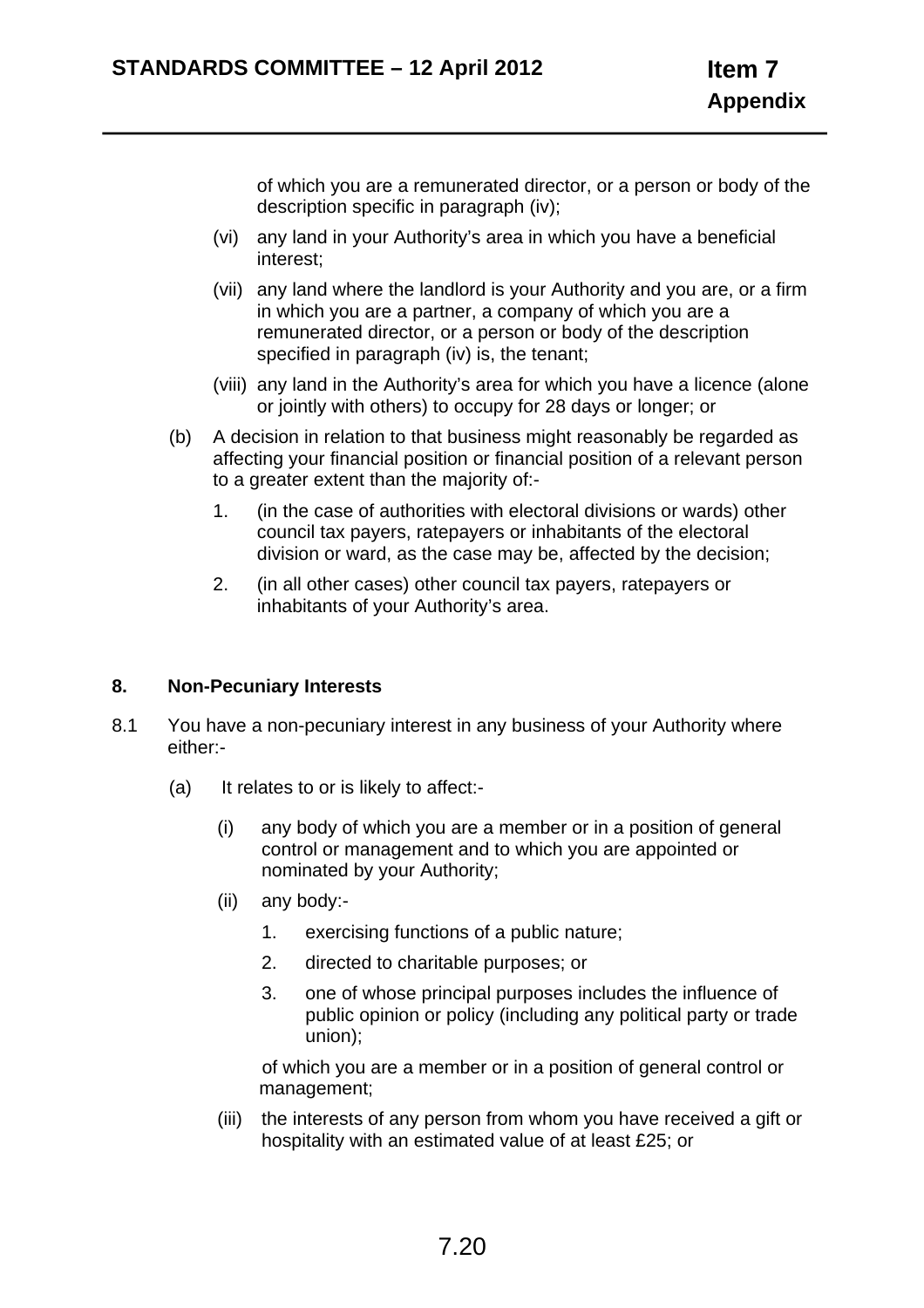- (b) A decision in relation to that business might reasonably be regarded as affecting your wellbeing or the wellbeing of a relevant person to a greater extent that the majority of:-
	- (a) (in the case of authorities with electoral divisions or wards) other council tax payers, ratepayers or inhabitants of the electoral division or ward, as the case may be, affected by the decision; or
	- (b) (in all other cases) other council tax payers, ratepayers or inhabitants of your Authority's areas

### **9. 'Relevant Persons'**

- 9.1 For the purposes of paragraphs 7.1(a) (ix) and 8.1(a) (iv) a relevant person is:-
	- (a) a member of your family or any person with whom you have a close association;
	- (b) any person or body who employs or has appointed such persons, any firm in which they are a partner, or any company or which they are directors;
	- (c) any person or body in whom such persons have a beneficial interest in a class of securities exceeding the nominal value of £25,000; or
	- (d) any body of which such persons are a member or in a position of general control or management and to which you are appointed or nominated by your authority;
	- (e) any body of a type described in paragraph 8(a) (i) and (ii) of which such persons are members or in a position of general control or management

### **10. Disclosure of Interests**

- 10.1 Subject to sub-paragraphs 10.2 to 10.5, where you have a disclosable pecuniary interest, any other pecuniary interest or a non-pecuniary interest in any business of your Authority and you are present at a meeting of your Authority at which the business is considered, you must disclose to that meeting the existence and nature of that interest whether or not such interest is registered on your register of Interests or for which you have made a pending notification.
- 10.2 Sub-paragraph 10.1 only applies where you are aware or ought reasonably to be aware of the existence of the pecuniary interest.
- 10.3 Where you have an interest in any business of your Authority which would be disclosable by virtue of paragraph 10.1 but by virtue of paragraph 14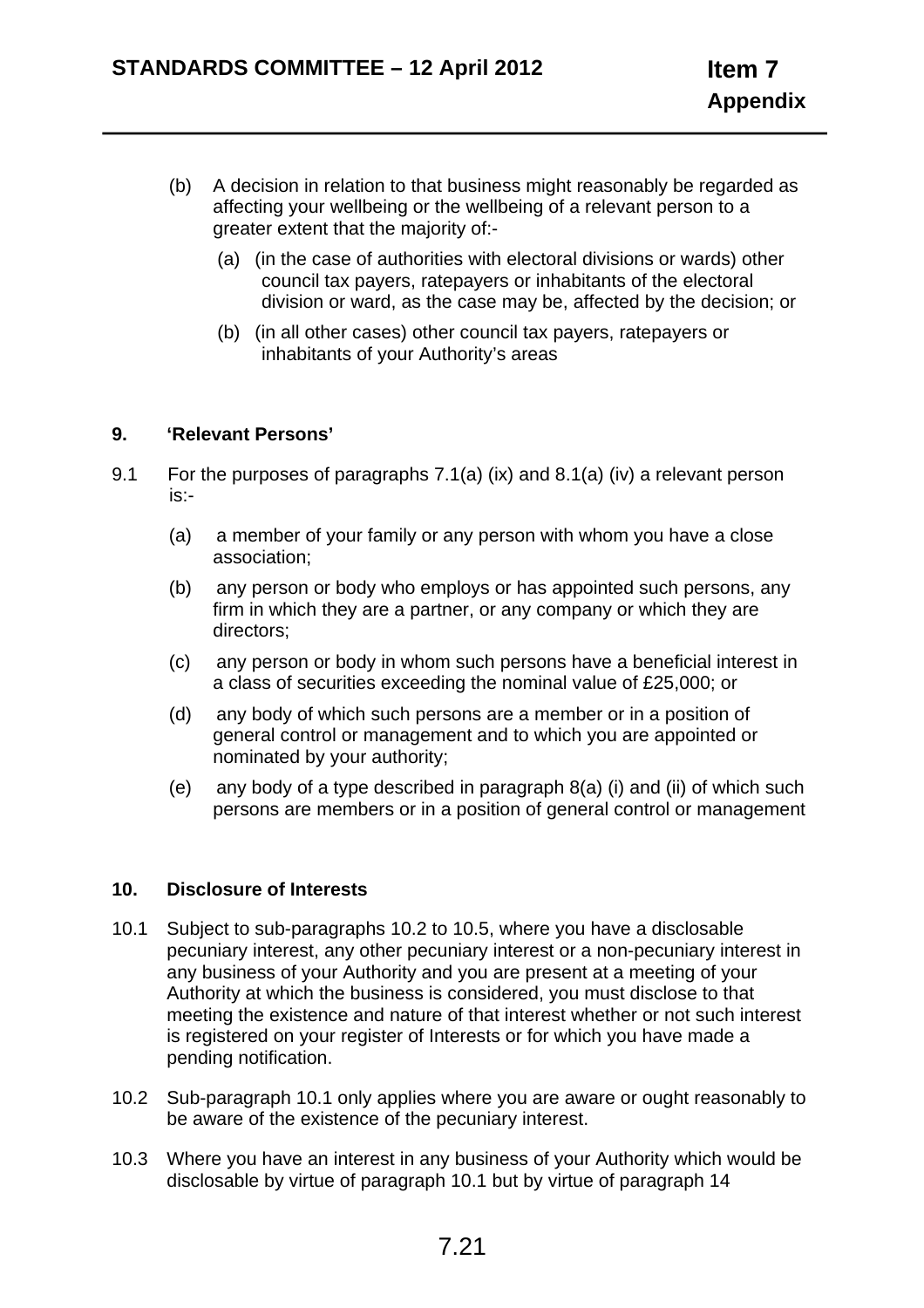(sensitive interests) details of the interest are not registered in your Authority's published Register of Members' Interests and that the interest is a disclosable pecuniary interest (if that is the case) but you need not disclose the nature of the interest to the meeting.

- 10.4 Where you have a pecuniary interest in any business of your Authority and a function of your Authority may be discharged by you acting alone in relation to that business, you must ensure you notify the Authority's Monitoring Officer of the existence and nature of that interest within 28 days of becoming aware that you will be dealing with the matter even if more than 28 days before you will actually deal with the business.
- 10.5 Where you have an interest in any business of your Authority which would be disclosable by virtue of paragraph 10.1, and you have made an executive decision in relation to that business, you must ensure that any written statement of that decision records the existence and nature of that interest.
- 10.6 In this paragraph 'executive decision' is to be construed in accordance with any regulations made by the Secretary of State under section 22 of the Local Government Act 2000.

### **11. Disclosure of Interests generally3**

- 11.1 Subject to sub-paragraph 11.2 where you have a pecuniary interest in any business of your Authority you also have a disclosable pecuniary interest in that business where the interest is one which a member of the public with knowledge of the relevant facts would reasonably regard as so significant that it is likely to prejudice your judgment in the public interest.
- 11.2 You do not have a disclosable pecuniary interest in any business of your Authority where that business:-
	- (a) does not affect your financial position or the financial position of a person or body described in paragraph 8.1 (a) (i) and (ii);
	- (b) does not relate to the determining of any approval, consent, licence, permission or registration in relation to you or any person or body described in paragraph 8.1 (a) (i) and (ii); or
	- (c) relates to the functions of your Authority in respect of:-
		- (i) housing, where you are a tenant of your Authority provided that those functions do not relate particularly to your tenancy or lease;

<sup>&</sup>lt;sup>3</sup> Regulations from the යිecretary කි fයිtate are to urrently awaited as to the adefinition කි funce uniary interests and **n** disclosable Decuniary Interests'.<sup>[9]</sup>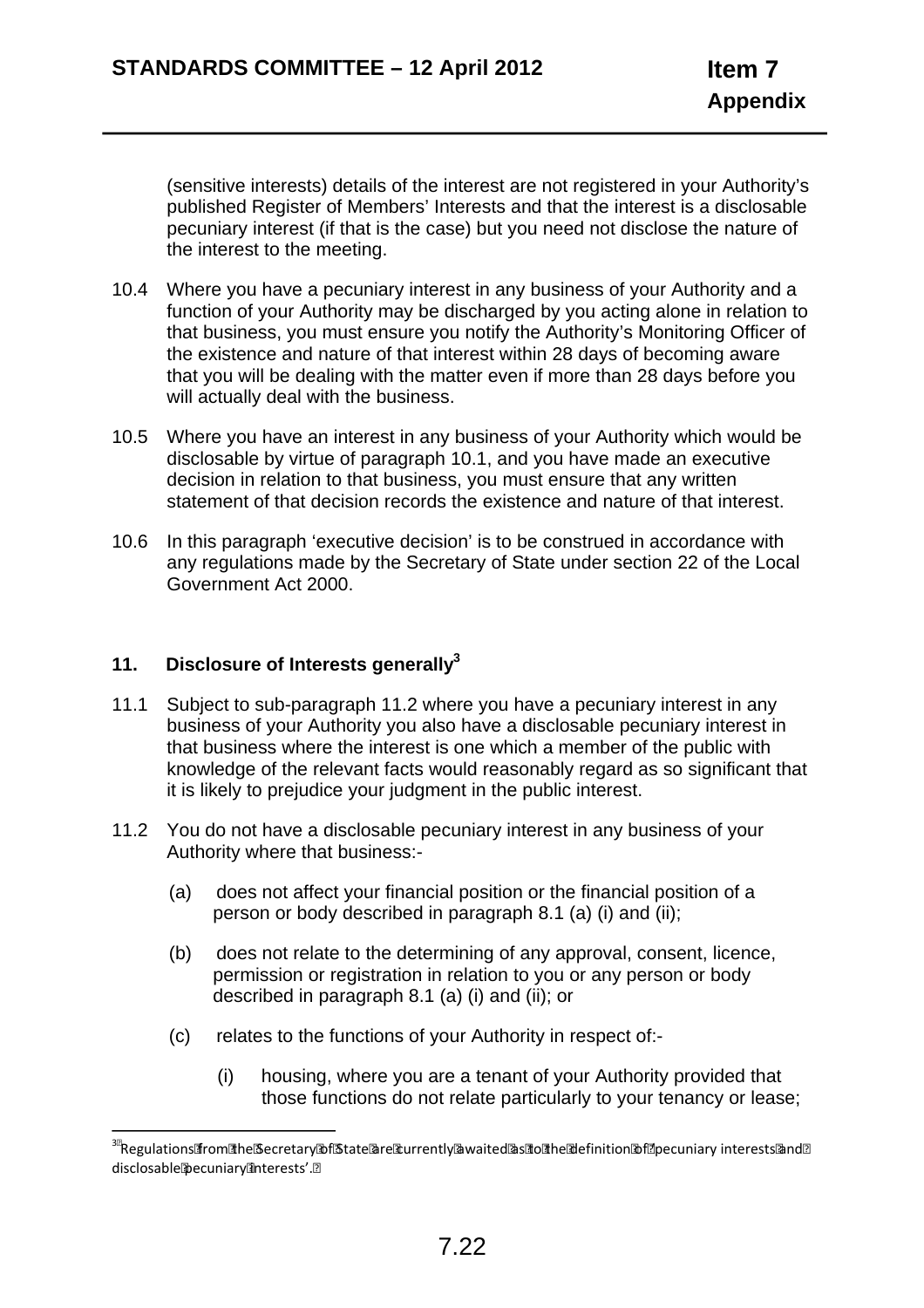- (ii) school meals or school transport and travelling expenses, where you are a parent or guardian of a child in full time education, or are a parent governor of a school, unless it relates particularly to the school which the child attends;
- (iii) statutory sick pay under Part XI of the Social Security Contributions and Benefits Act 1992, where you are in receipt of, or are entitled to the receipt of, such pay;
- (iv) an allowance, payment or indemnity given to Members;
- (v) any ceremonial honour given to Members; and
- (vi) setting council tax or a precept under the Local Government Finance Act 1992.

### **12. Effect of Disclosable Pecuniary Interests on participation**

- 12.1 You may not:-
	- (a) if present at a meeting of the Authority or of any Committee, Sub-Committee, Joint Committee or Joint Sub-Committee of the Authority and
	- (b) you have a Disclosable Pecuniary Interest in any matter to be considered, or being considered, at the meeting and
	- (c) you are aware that sub-paragraph 12.1(b) is met:-
		- (i) participate, or participate further, in any discussion of the matter at the meeting, or
		- (ii) participate in any vote, or further vote, taken on the matter at the meeting and must withdraw from the room or chamber where the meeting considering the business is being held unless you have received a dispensation from the Authority's Proper Officer;
	- (d) exercise executive functions in relation to that business and
	- (e) seek improperly to influence a decision about that business.
- 12.2 If a function of your Authority may be discharged by a Member acting alone and you have a disclosable pecuniary interest in any matter to be dealt with or being dealt with in the course of discharging that function you may not take any steps or any further steps in relation to the matter (except for the purpose of enable the matter to be dealt with otherwise than by yourself).
- 12.3 If you have a pecuniary interest other than a disclosable pecuniary interest in any business of your Authority which a member of the public with knowledge of the relevant facts would reasonably regard as so significant that it is likely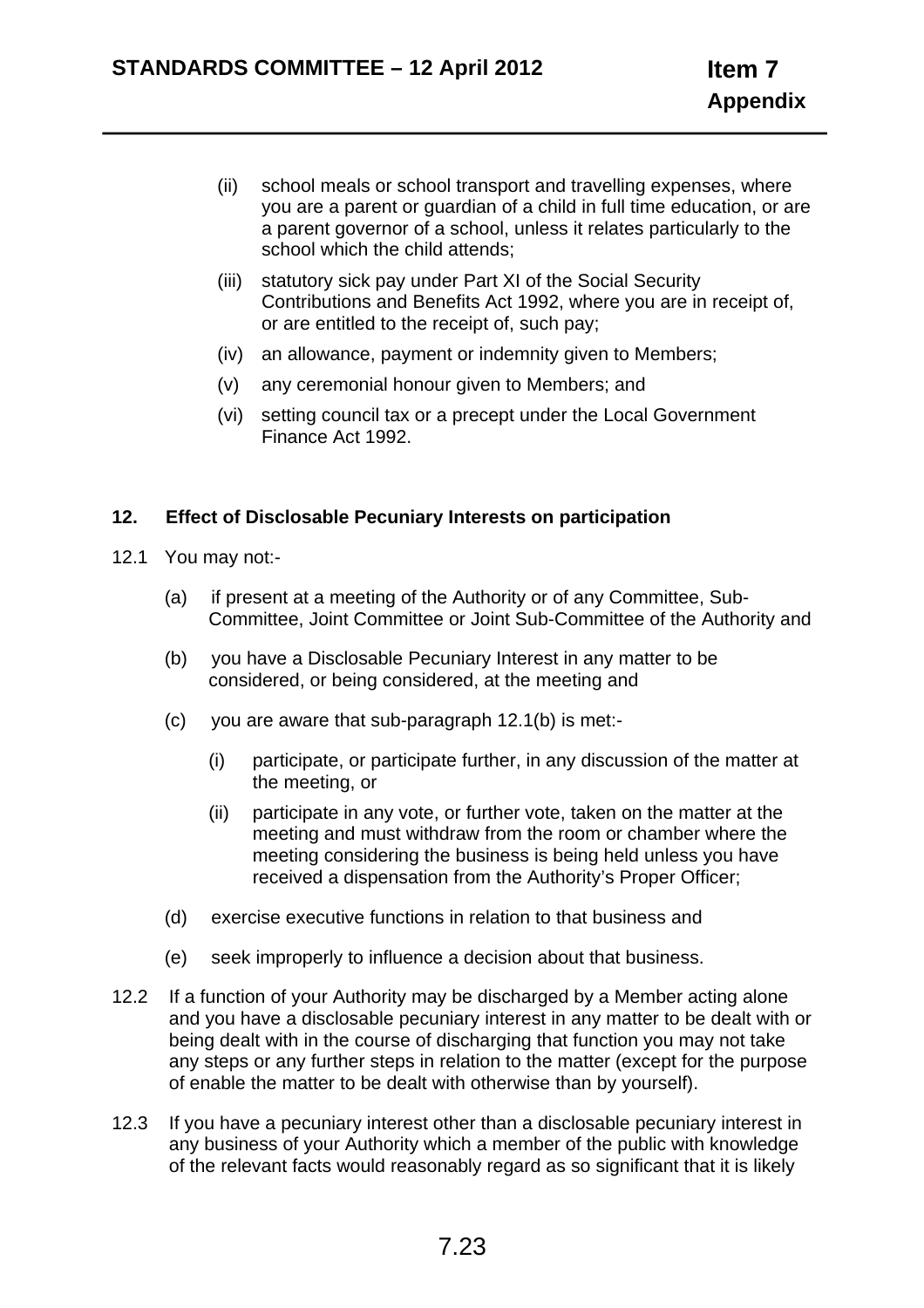to prejudice your judgement of the public interest and you are present at a meeting of the Authority at which such business is to be considered or is being considered your must:-

- (a) Disclose the existence and nature of the interest in accordance with paragraph 10.1 (but subject to paragraph 10.3).
- (b) Withdraw from the room or chamber where the meeting considering the business is being held unless you have obtained a dispensation from your Authority's Proper Officer in a case where paragraph 12.3 applies immediately after making your representations or in any other case when the business is under consideration unless you have obtained a dispensation from your Authority's Proper Officer.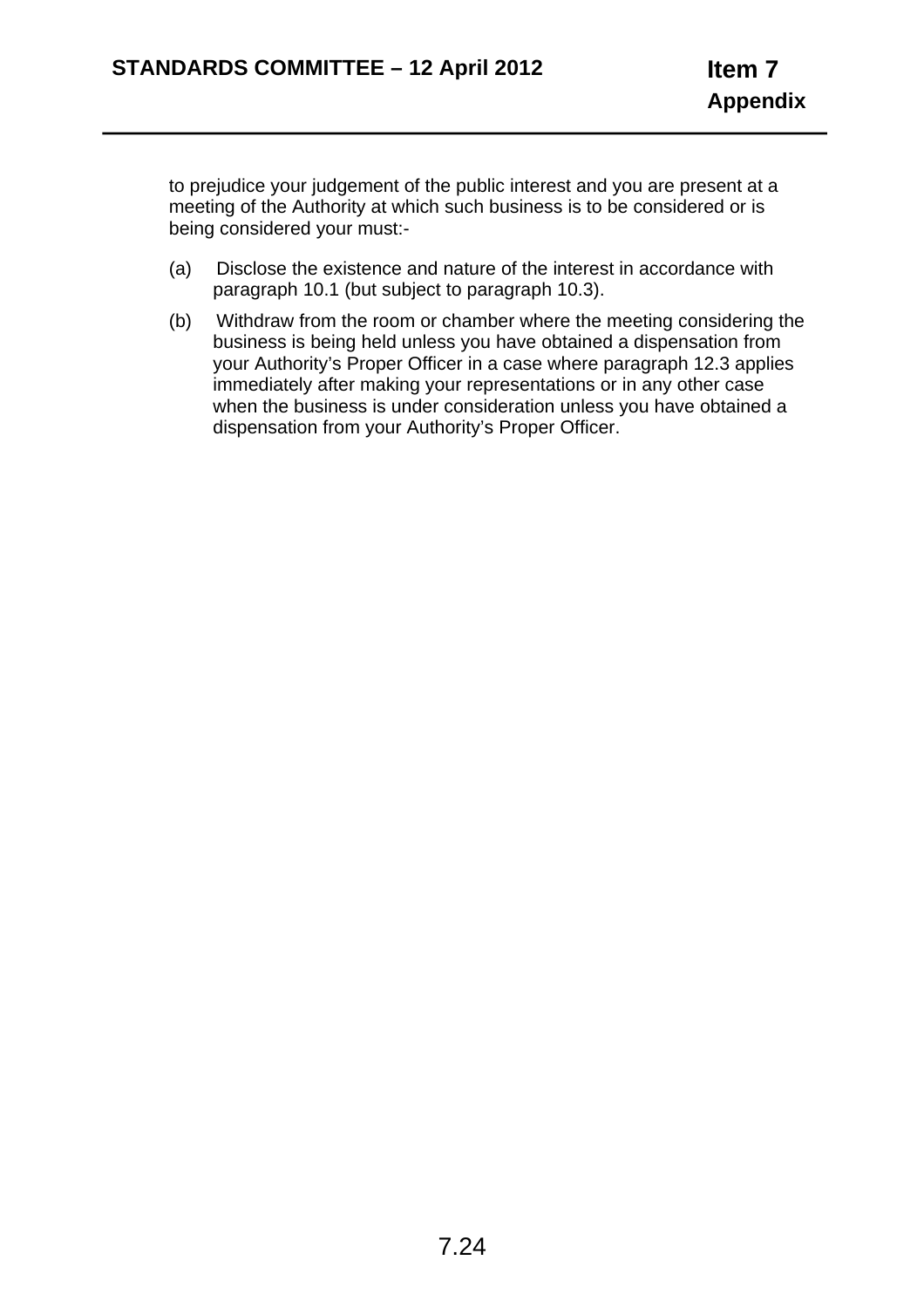### **PART 3 REGISTER OF MEMBERS INTERESTS**

#### **13. Registration of Members' Interests**

Subject to paragraph 14 you must, within 28 days of:-

- (a) this Code being adopted by or applied to your Authority; or
- (b) your election, re-election or appointment or re-appointment to office (where that is later), or co-opted onto the Authority

register in your Authority's Register of Members' Interests (maintained by the Monitoring Officer under Section 29(1) of the Localism Act 2011) details of:-

- (i) Disclosable pecuniary interests<sup>4</sup> as referred to in paragraph 6 that you, your spouse, civil partner or person with whom you live as if they were your spouse or civil partner in so far as you are aware of their interests at that time.
- (ii) Pecuniary interests referred to in paragraph 7 that you have.
- (c) Subject to paragraph 14 you must, within 28 days of becoming aware of any new disclosable pecuniary interest as referred to in paragraph 6 that you, your spouse, civil partner or person with whom you live as if they were your spouse or civil partner or change to any disclosable pecuniary interest registered under paragraphs 13 (i) or (ii) above, register details of that interest or change by providing written notification to your Authority's Monitoring Officer.

### **14. Sensitive Information**

- 14.1 Where you have a disclosable pecuniary interest referred to in paragraph 6, or pecuniary interest referred to in paragraph 7, and the nature of the interest is such that you and your Authority's Monitoring Officer considers that disclosure of details of the interest could lead to you or a person connected with you being subject to violence or intimidation if the interest is entered in the Authority's register, then copies of the register available for inspection and any published version of the register should not include details of the interest but may state that you have an interest details of which are withheld under s32(2) of the Localism Act 2011 and/or this paragraph.
- 14.2 You must, within 28 days of becoming aware of any change of circumstances which means that information excluded under paragraph 14.1 is no longer sensitive information, notify your Authority's Monitoring Officer.

 $^{45}$ Regulations from the Secretary Ibf State @re turrently @waited @s sito the Ible finition Ibf [?] pecuniary interests @nd [?] disclosable Decuniary anterests" ?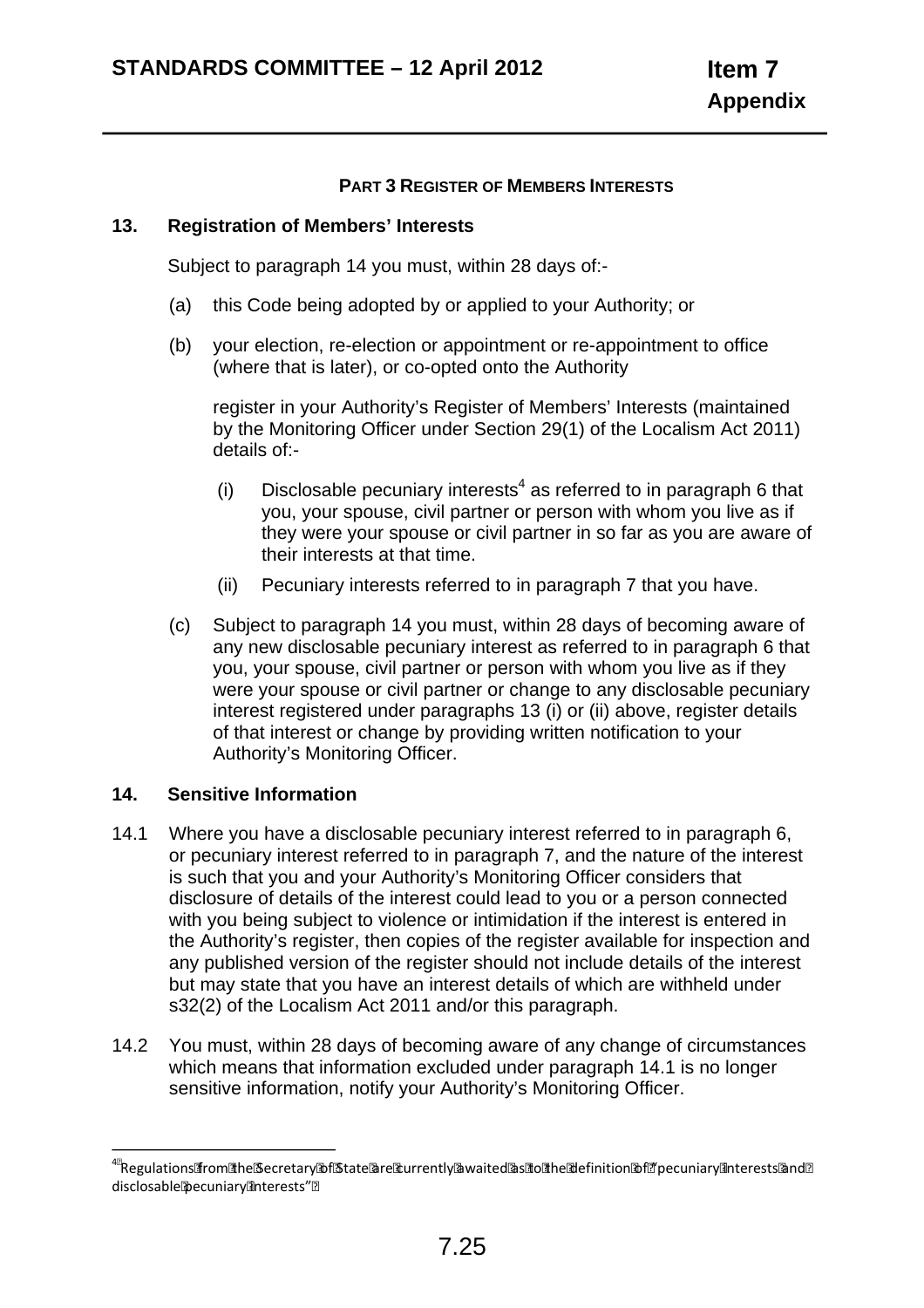14.3 In this Code 'sensitive information' means information whose availability for inspection by the public creates, or is likely to create, a serious risk that you or a person who lives with you may be subject to violence or intimidation.